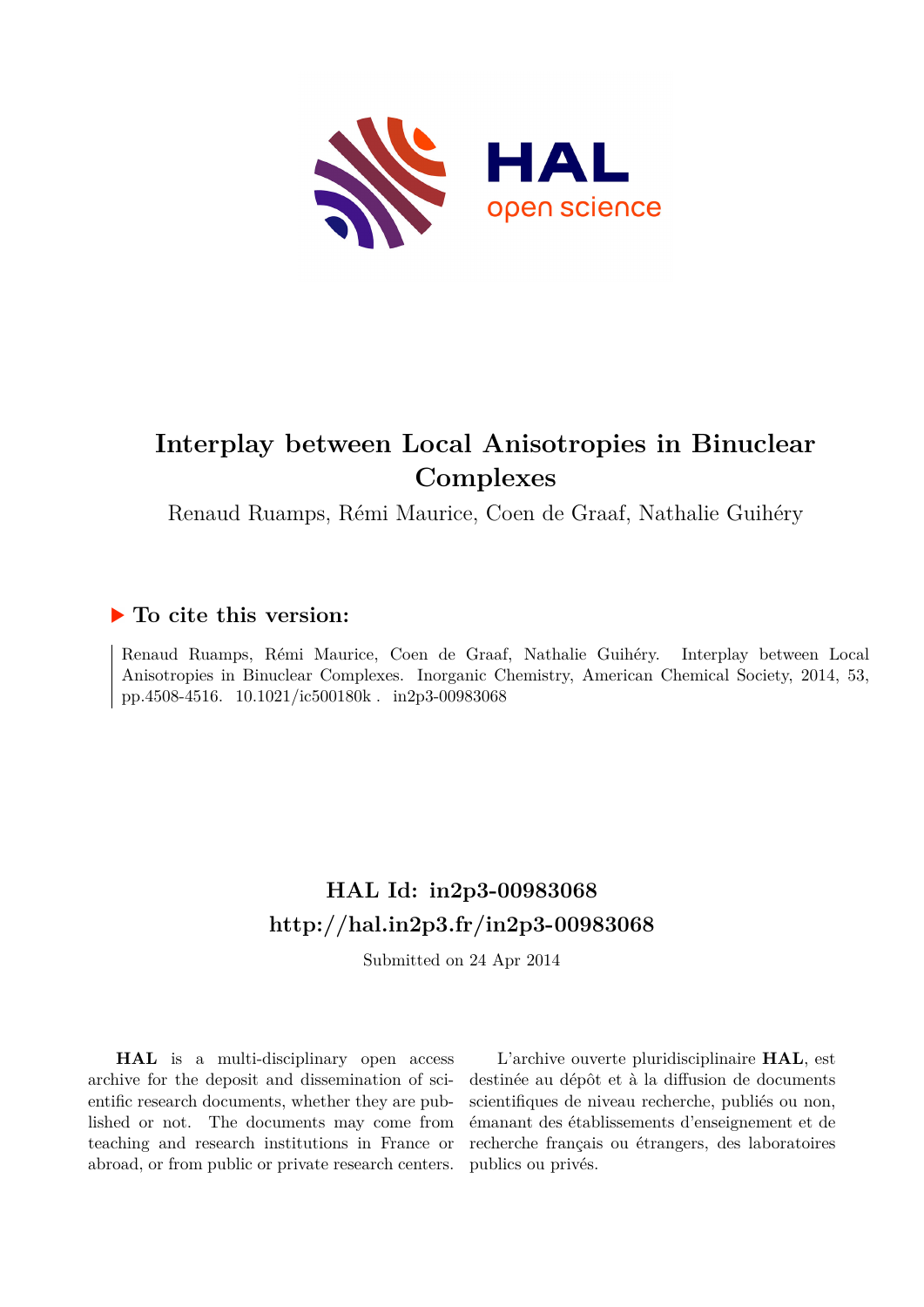# **Interplay between local anisotropies in binuclear complexes**

Renaud Ruamps,<sup>†</sup> Rémi Maurice,<sup>‡</sup> Coen de Graaf,<sup>¶,§</sup> and Nathalie Guihéry<sup>∗,†</sup>

*Laboratoire de Chimie et de Physique Quantiques, IRSAMC/UMR5626, Université de Toulouse 3, 118 route de Narbonne, F-31062 Toulouse Cédex 4, France, SUBATECH, UMR CNRS 6457, IN2P3/EMN Nantes/Université de Nantes, 4 rue Alfred Kastler, BP 20722, 44307 Nantes Cédex 3, France, Departament de Química Física i Inorgànica, Universitat Rovira i Virgili, Marcel*·*lí Domingo s/n, 43007 Tarragona, Spain, and Institució Catalana de Recerca i Estudis Avançats (ICREA), Passeig Lluís Companys 23, 08010, Barcelona, Spain*

E-mail: nathalie.guihery@irsamc.ups-tlse.fr

April 1, 2014

<sup>∗</sup>To whom correspondence should be addressed

<sup>†</sup>Université de Toulouse

<sup>‡</sup> IN2P3/EMN Nantes/Université de Nantes

<sup>¶</sup>Universitat Rovira i Virgili

<sup>§</sup> ICREA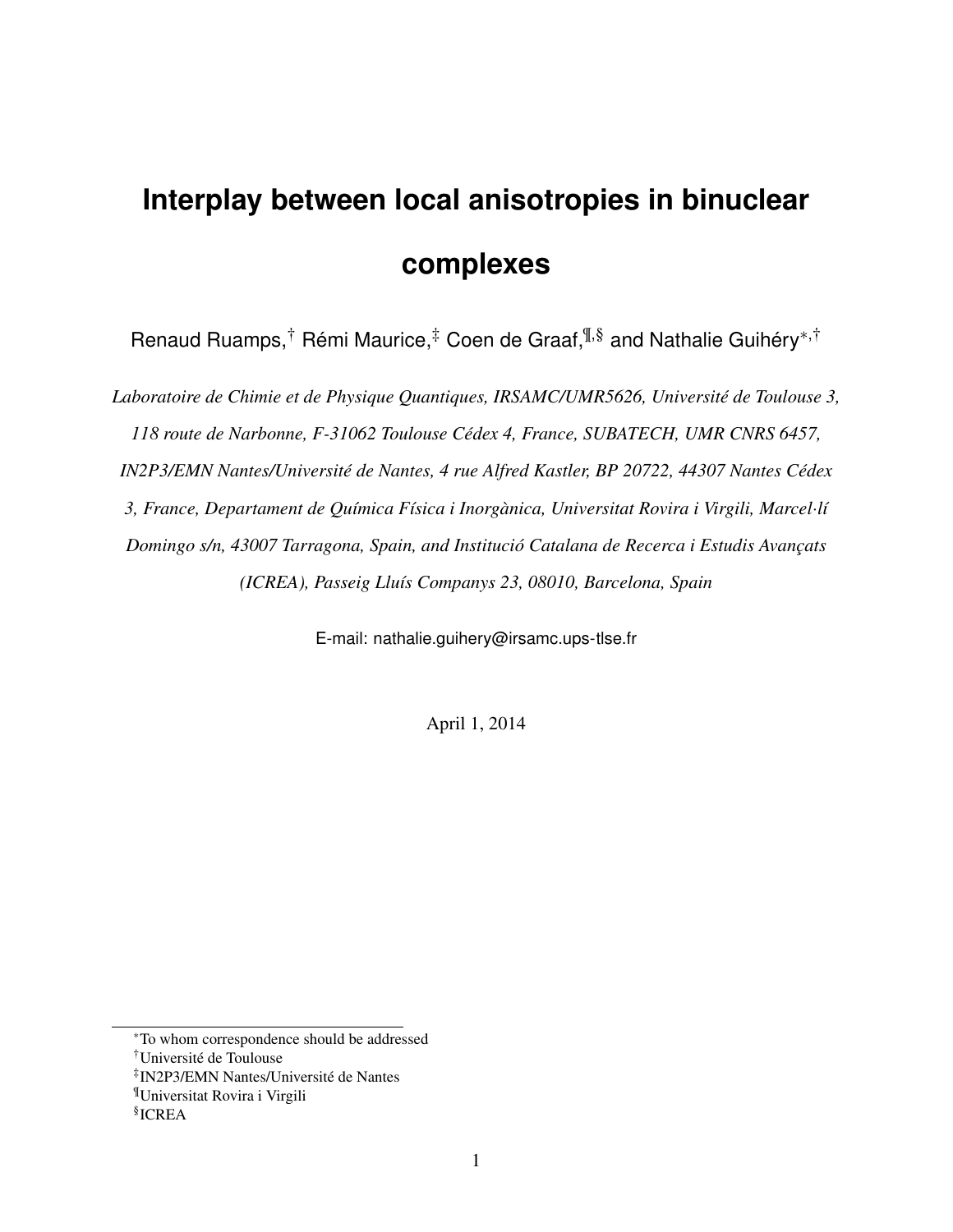#### Abstract

A systematic study has been undertaken to determine how local distortions affect the overall (molecular) magnetic anisotropies in binuclear complexes. For this purpose we have applied a series of distortions to two binuclear Ni(II) model complexes and extracted the magnetic anisotropy parameters of multispin and giant-spin model Hamiltonians. Furthermore local and molecular magnetic axes frames have been determined. It is shown that certain combinations of local distortions can lead to constructive interference of the local anisotropies and that the largest contribution to the anisotropic exchange does not arise from the second-rank tensor normally included in the multispin Hamiltonian, but rather from a fourth-rank tensor. From the comparison of the extracted parameters, simple rules are obtained to maximize the molecular anisotropy by controlling the local magnetic anisotropy, which opens the way to tune the anisotropy in binuclear or polynuclear complexes.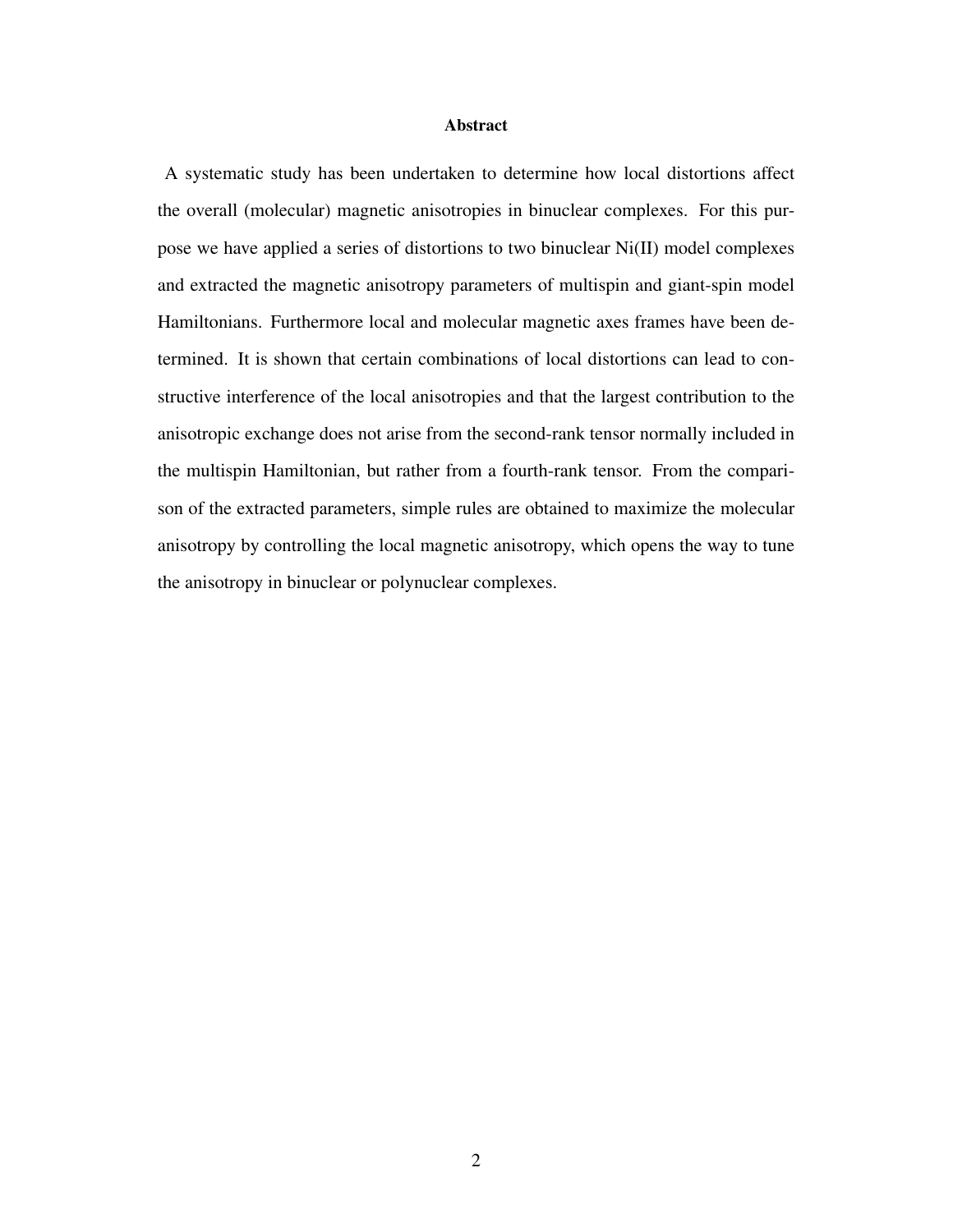# 1 Introduction

Magnetic anisotropy is the origin of the single molecule magnet (SMM) behavior  $1-5$  which consists in a slow relaxation of the magnetization, and a blocking of the magnetization for low enough temperatures. Since this bistable behavior may lead to technological applications in the domain of data storage<sup>6</sup> and quantum computing,  $7-9$  the understanding of the microscopic origin of magnetic anisotropy has received considerable interest during the last two decades. For most of the transition metal (TM) complexes, the property arises from the loss of degeneracy of the  $M<sub>S</sub>$  components of the ground spin state *S* due to relativistic effects, in particular the spin-orbit coupling, combined with geometrical distortions from the highly symmetric octahedral or tetrahedral situations. This phenomenon is called the Zero-Field Splitting (ZFS) and is characterized by the axial *D* and the rhombic *E* parameters. Magnetic anisotropy can also be observed in cases where the angular momentum is not quenched in the pure electronic ground state, due to for instance molecular orbital (near-)degeneracy in TM complexes, and lanthanide or actinide complexes. In such cases a pseudo-spin  $\tilde{S}$  can be defined which may significantly differ from the true spin state.<sup>10</sup>

For an even number of unpaired electrons, bistable behavior occurs when the complex has a uniaxial magnetic anisotropy and the two maximal  $|M<sub>S</sub>|$  components of the ground spin state are the lowest degenerate states, *i.e.* when  $E = 0$  and *D* is large and negative. In case of non-zero rhombic anisotropy ( $E \neq 0$ ), the  $M_S^{\text{min}}$  and  $M_S^{\text{max}}$  components are coupled and the ground state is a linear combination of  $M<sub>S</sub>$  components. When *D* is positive, the lowest  $|M<sub>S</sub>|$  component becomes the dominant component of the ground state and no bistability can be observed. In the case of an odd number of unpaired electrons, slow relaxation of the magnetization can *a priori* be observed even if the ground Kramers doublet is essentially composed of the lowest |*MS*| components (corresponding to a positive  $D$  value), and even if the rhombic parameter  $E$  does not vanish.<sup>11</sup> Nevertheless, such systems are not very common and also for odd-electron systems negative *D*-values are central to SMM behavior. The synthesis of new objects with improved anisotropy characteristics rests on the ability to control the nature (uniaxial or in plane) and the magnitude of the magnetic anisotropy. Several theoretical works have been devoted in the last years to the understanding of the chemical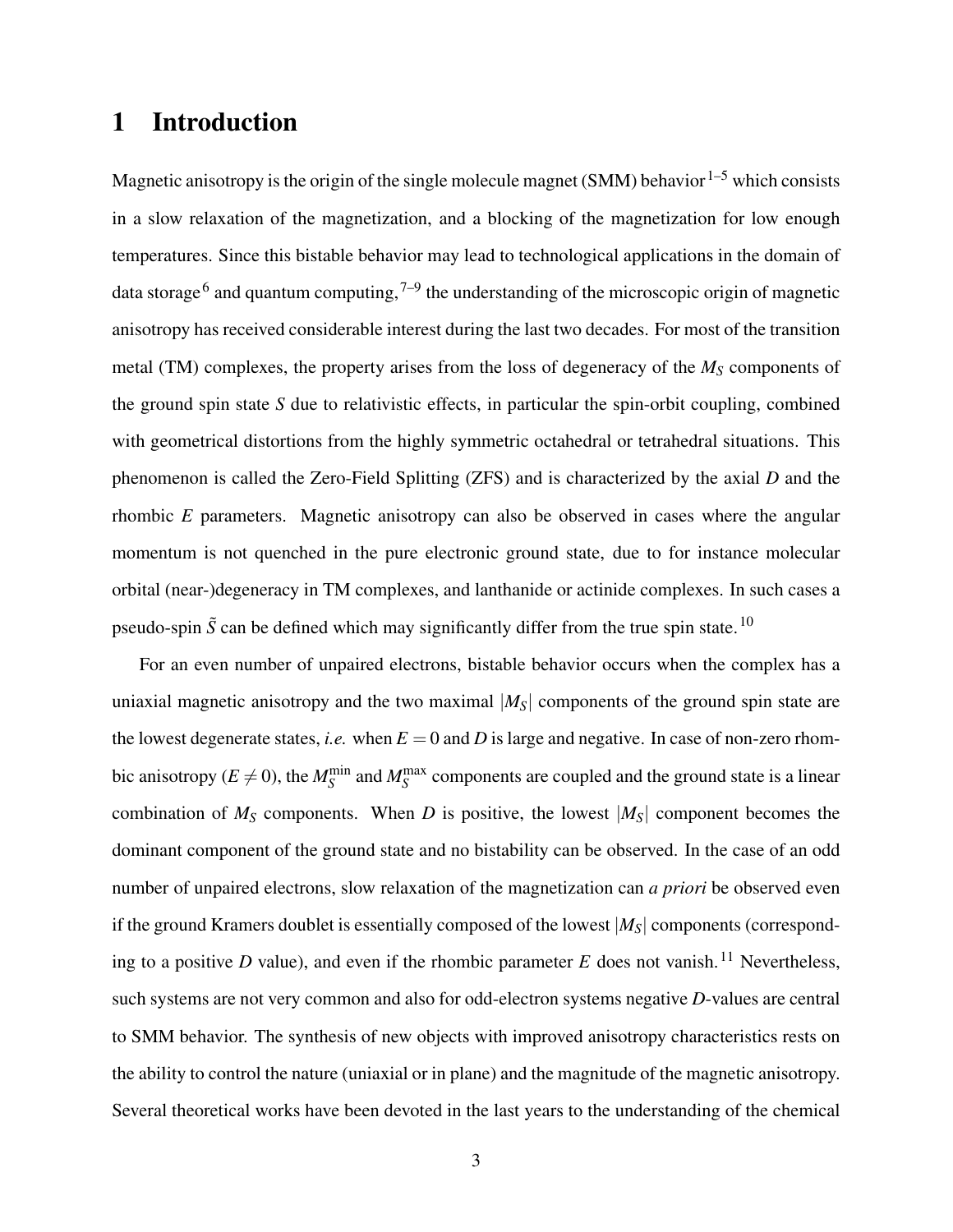and geometrical factors that govern the magnetic anisotropy in mononuclear species.<sup>12–17</sup> While due to the numerous driving forces (configurations d<sup>n</sup>, geometries, strength of the ligand field, etc.) the conclusions of these studies are quite often system-specific, theory allows one to understand and accurately predict the magnetic anisotropy characteristics of mononuclear species. In polynuclear complexes, the situation is more complicated since additional factors are expected to come into play:

- the different ions in the complex are likely to have different local anisotropies. Indeed, the relativistic effects, responsible for the loss of degeneracy of the spin components of the ground spin state  $S_i$  of each ion  $i$ , are essentially local and hence, very sensitive to the local environment of each ion, which may significantly differ from ion to ion.
- intersite anisotropic interactions (such as the anisotropic exchange) may be present, affecting the characteristics of the overall magnetic anisotropy of the polynuclear complex, here called the molecular anisotropy.

The main aim of the present study is to advance in the understanding of synergistic effects between local anisotropies. We consider model binuclear complexes constituted of two Ni(II) ions adopting various geometries for which both the nature and the magnitude of the local anisotropies may or may not be different. In all the cases considered, the parameters characterizing the local anisotropies are determined and confronted to those of the molecular magnetic anisotropy of the complex. Two types of anisotropic spin Hamiltonians can be used to characterize the ZFS of polynuclear complexes:

• The giant-spin Hamiltonian reproduces the energy levels of a single spin state, usually the ground spin state. Nevertheless several giant-spin Hamiltonians can be extracted to describe the energy levels of all the different spin states of a complex. When the molecular system contains four unpaired electrons or more  $(S \geq 2)$ , and in particular in the weak-exchange limit, *i.e.* when the mixing between the ground and the excited spin states is non-negligible, this model Hamiltonian contains spin operators of higher order than two.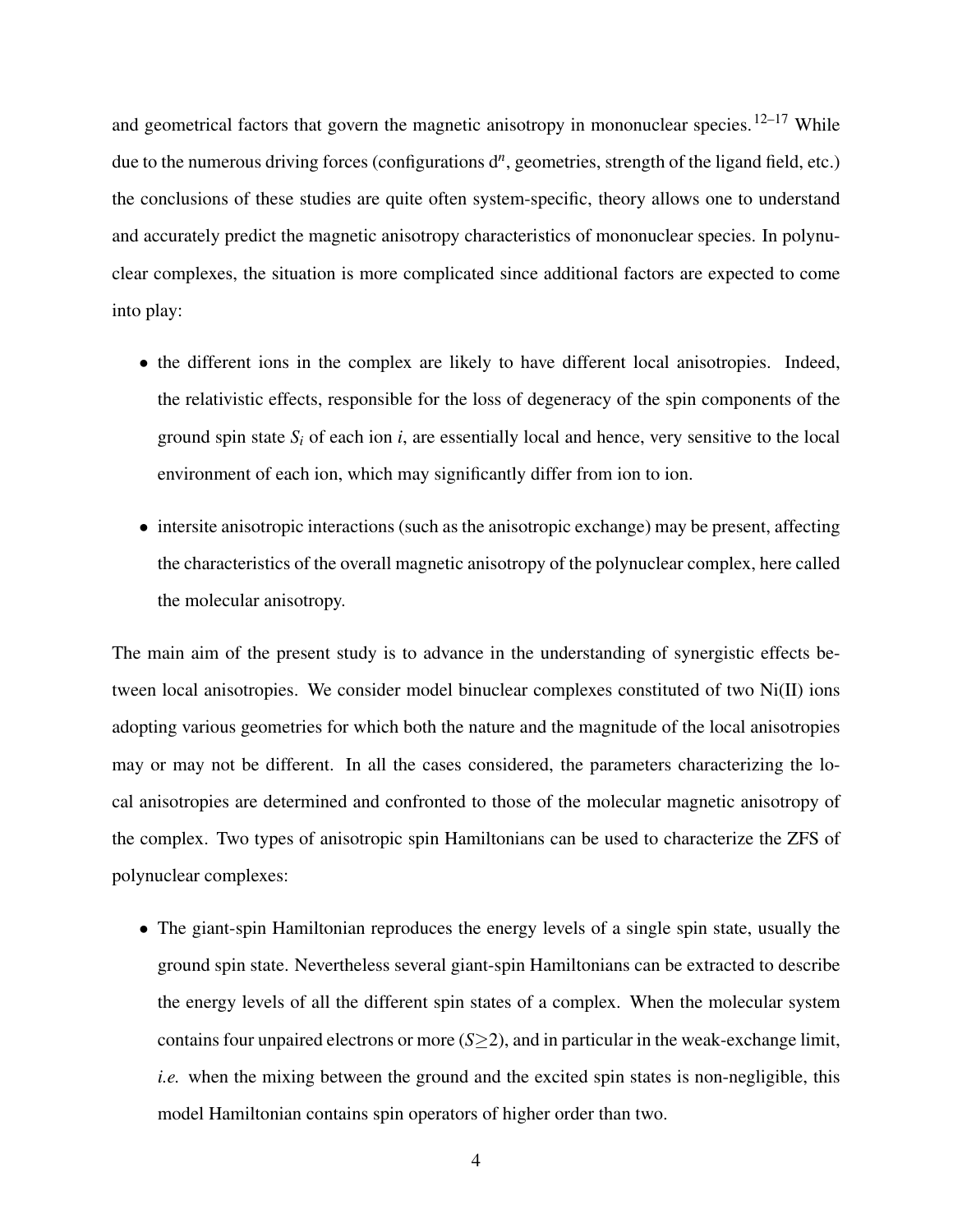• The multispin Hamiltonian reproduces the energy of the  $M<sub>S</sub>$  components of all spin states arising from the coupling between the local spin states of the paramagnetic ions. This Hamiltonian is spanned in the uncoupled  $|S_a, M_{S_a}, S_b, M_{S_b}\rangle$  basis and accounts for the spin mixing.

In recent studies, the physical content of these two Hamiltonians has been confronted to *ab initio* calculations based on the all-electron Hamiltonian.<sup>18,19</sup> It was shown that the usual approximations made in these models are not suitable to reproduce the interactions resulting from the *ab initio* calculations of a binuclear Ni(II) complex in the weak-exchange limit. In the case of the giant-spin Hamiltonian, simple additional operators were sufficient to consistently introduce the spin-mixing effect on the effective splitting and mixing of the  $M<sub>S</sub>$  components of the ground spin state, and all non-negligible interactions could be extracted.<sup>19</sup> Concerning the multispin Hamiltonian, it was shown that a biquadratic operator and a four-rank tensor should be introduced to reproduce accurately all the effective non-negligible interactions arising from the all-electron Hamiltonian.<sup>18</sup> Unfortunately, the number of these interactions was too large and a full extraction could not be performed. Owing to recent advances in our extraction procedure, such an extraction is now possible and an important issue of the present paper is to determine all non-negligible anisotropic interactions. Quite surprisingly, it will be shown that the fourth-rank tensor actually brings the main contributions to the exchange anisotropy.

It should be stressed that relations between the parameters of the local and molecular anisotropy tensors already exist,  $20-23$  and that it is actually possible to determine the molecular magnetic anisotropy tensors by combining the local ones if two hypotheses are made, (i) the anisotropy axes on both magnetic centers are parallel, and (ii) the anisotropic intersite interactions of the two centers are negligible. The present paper quantifies and discusses the various anisotropic interactions including those of the fourth-rank symmetric tensor from *ab initio* calculations, allowing us to determine the local and molecular anisotropies without the necessity of the mentioned assumptions.

The next section briefly presents the procedure of extraction of the model interactions from the effective Hamiltonian theory and provides the computational information. Section III recalls the physics of the two considered spin Hamiltonians and presents a method for the determination of the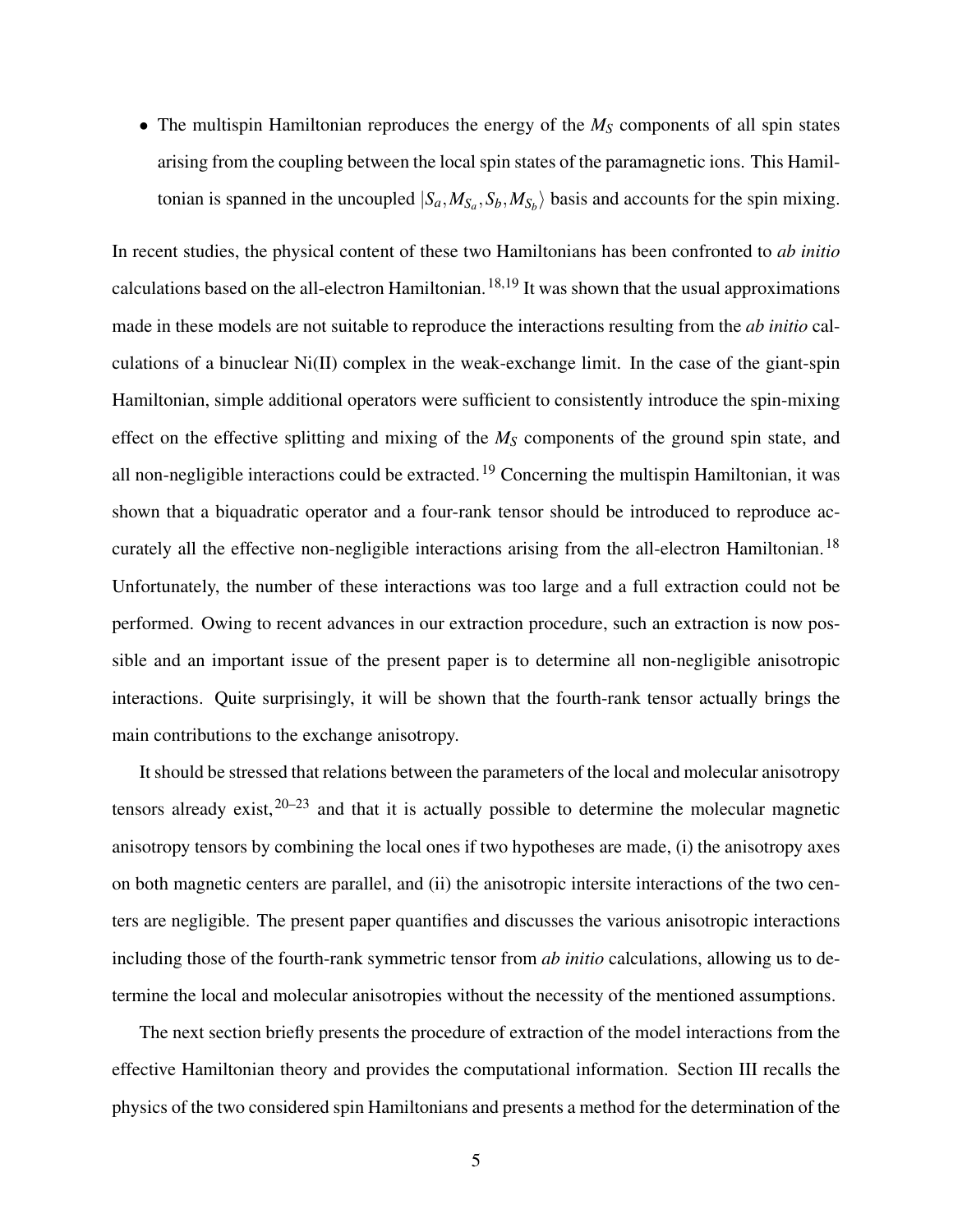molecular and local magnetic axes frames. Section IV discusses the magnitude and nature of the extracted local and molecular anisotropic interactions and analyses interference effects between local anisotropies on the molecular anisotropy.

# 2 Method of extraction and computational information

As shown in previous studies,  $24-27$  it is possible to establish the relevance of any model Hamiltonian and to extract its constitutive interactions by using the effective Hamiltonian theory. In combination with correlated *ab initio* calculations performed using the all-electron Hamiltonian, the effective Hamiltonian theory enables one to numerically evaluate all the matrix elements of a model Hamiltonian. This method has successfully been applied to mono- and bi-nuclear systems to determine anisotropic interactions of the giant-spin and multispin Hamiltonians.<sup>13,18,19,28–31</sup>

The effective Hamiltonian theory<sup>32,33</sup> enables one to extract from accurate *ab initio* calculations the most rigorous effective Hamiltonian working in the same model space as the model Hamiltonian. This effective Hamiltonian is then compared to the model one. In the des Cloizeaux formalism,<sup>33</sup> the general expression of the effective Hamiltonian is:

$$
\hat{H}^{eff} = \sum_{k} |\tilde{\Psi}_{k}\rangle E_{k}\langle \tilde{\Psi}_{k}| \tag{1}
$$

where  $\Psi_k$  are the symmetrically orthogonalized and normalized projections onto the model space of the all-electron Hamiltonian eigenvectors  $\Psi_k$ , and  $E_k$  are the corresponding eigenvalues. This formulation ensures that the eigenvalues of the effective Hamiltonian are the energies of the allelectron Hamiltonian, while the eigenvectors of the effective Hamiltonian are the projections onto the model space of the all-electron Hamiltonian eigenvectors, such that:

$$
\hat{H}^{eff}|\tilde{\Psi}_k\rangle = E_k|\tilde{\Psi}_k\rangle
$$
\n(2)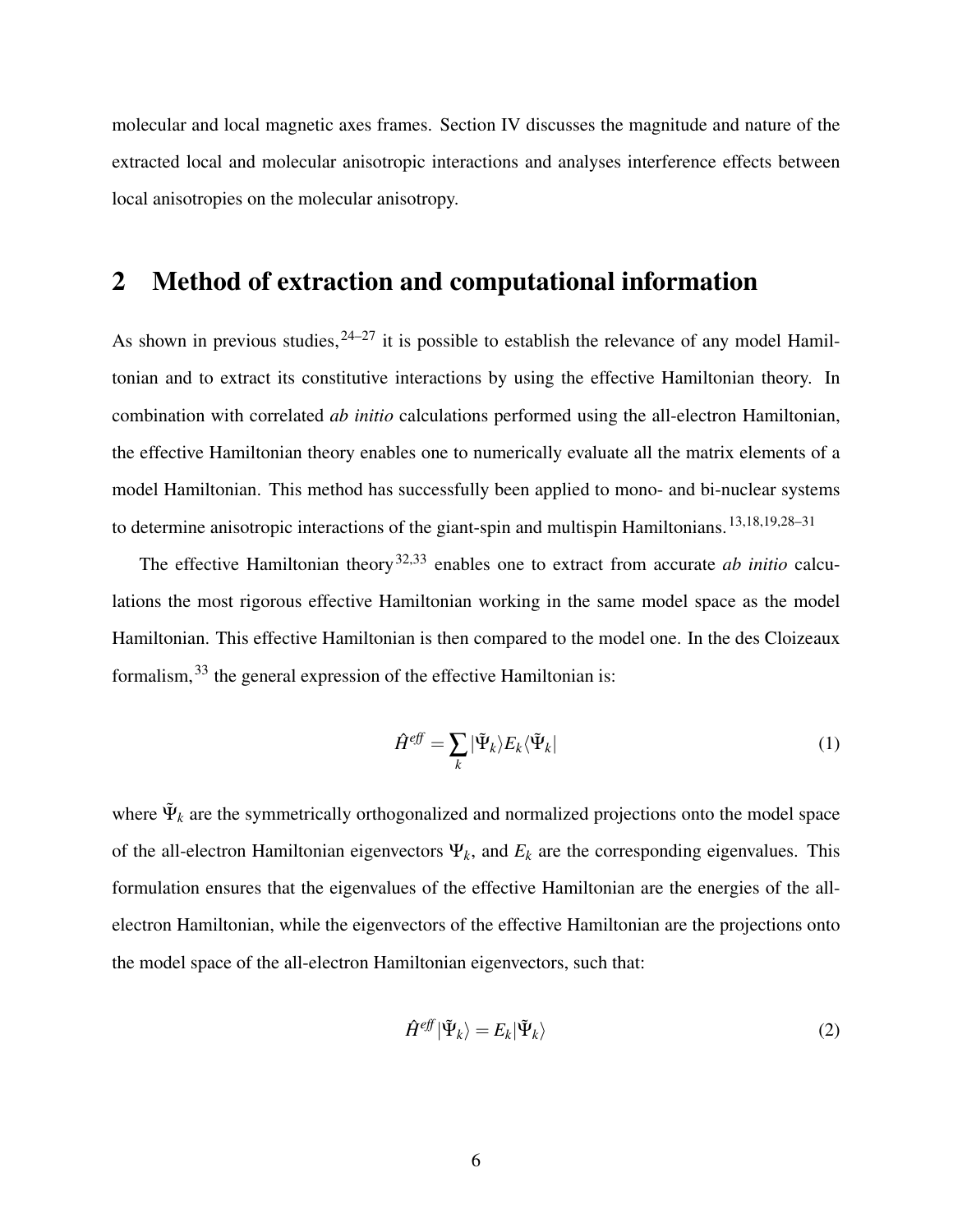Since it is possible to calculate all the matrix elements of the effective Hamiltonian as:

$$
\langle i|\hat{H}^{eff}|j\rangle = \langle i|\sum_{k}|\tilde{\Psi}_{k}\rangle E_{k}\langle\tilde{\Psi}_{k}|j\rangle
$$
\n(3)

the method provides more information than the low energy spectrum. Values of the interactions of the model Hamiltonian can be assigned by confronting these numerical matrix elements to their analytical expression in the model Hamiltonian.

The *ab initio* calculations were performed using the Spin-Orbit State-Interaction (SO-SI) method<sup>34,35</sup> implemented in the MOLCAS package.<sup>36,37</sup> The method performs a variational treatment of the spin-orbit couplings between the lowest selected states. The preliminary spin-orbit free calculations account for non-dynamic correlation effects through the complete active space self-consistent field (CASSCF) method. The active space contains the 16 d electrons in the 10 d orbitals for the calculation of the magnetic anisotropy of the Ni(II) binuclear species, *i.e.* CAS(16,10)SCF. To compute the local anisotropy tensors, the orbitals of each center were considered active alternatively while the orbitals of the other center were kept inactive, *i.e.* CAS(8,5)SCF calculations were carried out. Extended basis sets of ANO type<sup>38,39</sup> have been used with the following contractions: 6s5p4d2f for Ni, 6s5p2d for Cl, 4s3p1d for O and N, 3s2p for C and 2s for H.

# 3 Model Hamiltonians and the magnetic axes frame

#### 3.1 Giant-Spin Hamiltonians and Molecular Anisotropy Tensors

The simplest description of magnetic anisotropy in polynuclear systems is provided by the giantspin approximation.<sup>40–43</sup> The use of this Hamiltonian is physically justified when the spin ground state of the molecule is sufficiently separated in energy from the other spin multiplets such that the magnetic properties can be described using a single spin ground state. Simultaneously, the ZFS of other spin multiplets can be independently described, which leads to a block-spin Hamiltonian if all the coupled spin states and the isotropic couplings are considered. In this work, we will focus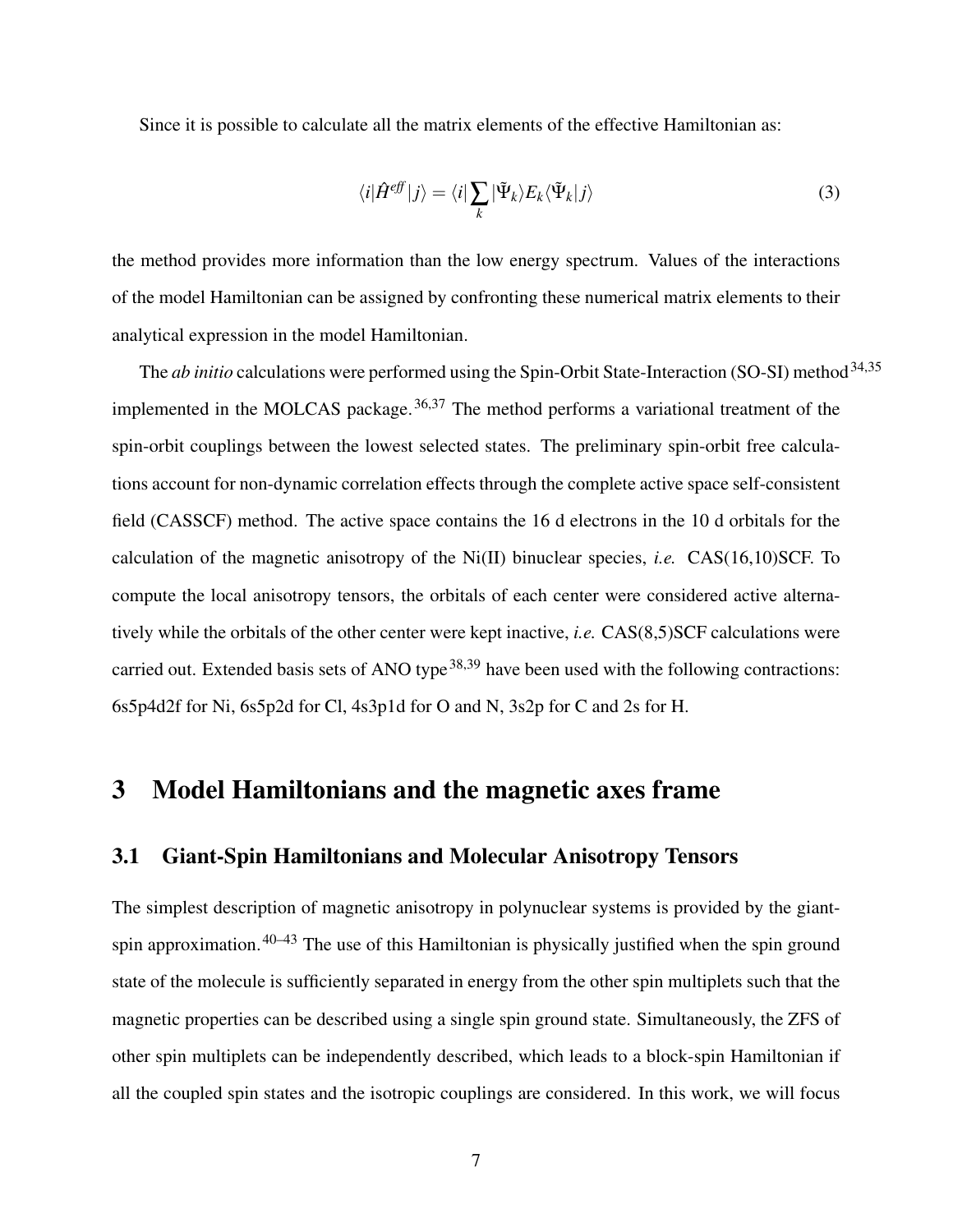in particular on the *D* and *E* parameters of the triplet and quintet states, referred to as  $D_1$ ,  $E_1$ ,  $D_2$ and *E*2, respectively.

The giant-spin Hamiltonian can be expressed in terms the standard Stevens equivalent operators<sup>44</sup> and additional operators which were shown to be necessary when *S*=2 in the case of a binuclear complex in the weak-exchange limit.<sup>19</sup> Nevertheless, in case of a strong exchange coupling between the magnetic ions,  $^{13}$  it can be reduced to its simple form:

$$
\hat{H}_{GSH} = \hat{S}\overline{\overline{D}}\hat{S} \tag{4}
$$

where  $\hat{S}$  is the spin operator of the state under consideration which in our case will be either the triplet  $(S = 1)$  or the quintet  $(S = 2)$  state for which the second-rank associated tensors will be denoted  $\overline{D}_1$  and  $\overline{D}_2$ , respectively.

Higher than second order terms become particularly significant when couplings between the different spin states (*i.e.* spin-mixing) are important, but are small in the here-considered cases since the isotropic magnetic coupling is relatively large (around 40 cm−<sup>1</sup> ), *i.e.* we are in a situation close to the strong-exchange limit. The values of these interactions are not reported here since the largest value obtained is 0.09 cm<sup>-1</sup>, affecting the  $\langle 2, \pm 2|\hat{H}^{eff}|2,\mp 2\rangle$  matrix elements by not more than  $\sim$ 1 cm<sup>-1</sup>. The determination of the magnetic axes frame could therefore safely be performed using only the second-order tensors  $S \cdot \overline{B}_2 \cdot S$  for the quintet state and  $S \cdot \overline{B}_1 \cdot S$  for the triplet state (*i.e.* only the  $B_2^0$  $^{0}_{2}$  and  $B^{2}_{2}$  D<sub>2</sub>, E<sub>2</sub> and D<sub>1</sub>, E<sub>1</sub> parameters for both spin blocks are extracted). For this purpose, we have artificially removed the couplings between the singlet, triplet and quintet *M<sup>S</sup>* components to extract the block spin anisotropy tensors and consequently diagonalize them to find the anisotropy axes, as proposed in a previous work.<sup>19</sup>

#### 3.2 Multispin Hamiltonian

For a binuclear complex constituted of sites *a* and *b*, the multispin Hamiltonian works on the basis of the uncoupled  $|M_{S_a}, M_{S_b}\rangle$  functions. It is designed to reproduce the energy of all the states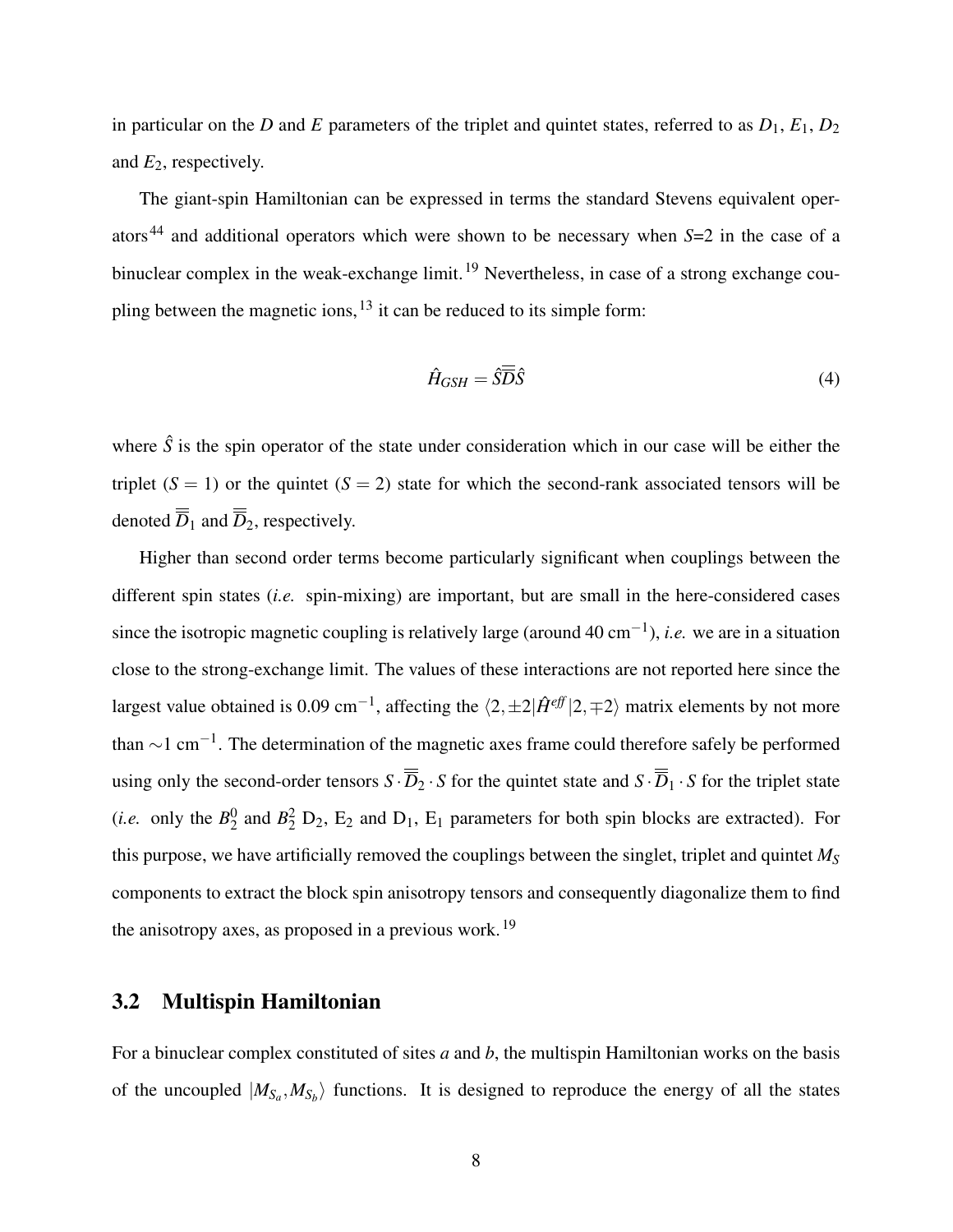resulting from the coupling between the ground spin states of each magnetic site. In the present study, the Hamiltonian describes the energy of all  $M<sub>S</sub>$  components of the singlet, triplet and quintet states after transformation to the coupled  $|S, M_S\rangle$  basis. As recently shown in a binuclear complex of Ni(II) in the weak-exchange limit, it involves biquadratic operators and a fourth-rank tensor  $\overline{\overline{D}}_{aabb}$ . In the considered case, its expression is:

$$
\hat{H}^{MS} = J\hat{S}_a \cdot \hat{S}_b + \hat{S}_a \overline{\overline{D}}_a \hat{S}_a + \hat{S}_b \overline{\overline{D}}_b \hat{S}_b + \hat{S}_a \overline{\overline{D}}_{ab} \hat{S}_b + \overline{d}_{ab} \hat{S}_a \times \hat{S}_b + (\hat{S}_a \otimes \hat{S}_a) \overline{\overline{\overline{D}}}_{aabb} (\hat{S}_b \otimes \hat{S}_b)
$$
(5)

where *J* is the isotropic magnetic exchange,  $\overline{D}_a$  and  $\overline{D}_b$  are local tensors,  $\overline{D}_{ab}$  is the symmetric anisotropic exchange tensor and  $\overline{d}_{ab}$  is the antisymmetric anisotropic term,<sup>20–23</sup> known as the Dzyaloshinskii Moriya pseudo-vector. The components of these two tensors read:

$$
\overline{D}_{ab} + \overline{d}_{ab}
$$
\n
$$
= \begin{pmatrix}\nD^{xx} & D^{xy} & D^{xz} \\
D^{xy} & D^{yy} & D^{yz} \\
D^{xz} & D^{yz} & D^{zz}\n\end{pmatrix} + \begin{pmatrix}\n0 & d^{xy} & -d^{xz} \\
-d^{xy} & 0 & d^{yz} \\
d^{xz} & -d^{yz} & 0\n\end{pmatrix}
$$
\n(6)

Note that the analytical Hamiltonian matrix is given in Ref. 18 for centrosymmetric cases.

=

To compare the nature of the local and molecular anisotropies, the magnetic anisotropy axes have been determined for each Ni(II) ions of the binuclear system in its triplet and quintet coupled spin states. For this purpose, the parameters of the various tensors of both Hamiltonians giant-spin and multispin were extracted from the effective Hamiltonian theory, such that the model Hamiltonian matrix calculated using the extracted values of the parameters reproduces at best the numerical effective Hamiltonian matrix calculated using equation 3.

Because the proper magnetic axes of each tensor may be different, all tensors are computed in a single axes frame and rotations  $(P = R_z(\phi) \cdot R_x(\theta) \cdot R_z(\psi)$  where  $R_x$  and  $R_z$  stand for rotation around *x* and *z* respectively and  $\phi$ ,  $\theta$ ,  $\psi$  are the Euler angles) between the proper axes frame of each tensor and the axes frame of the calculation are introduced, enabling one to determine the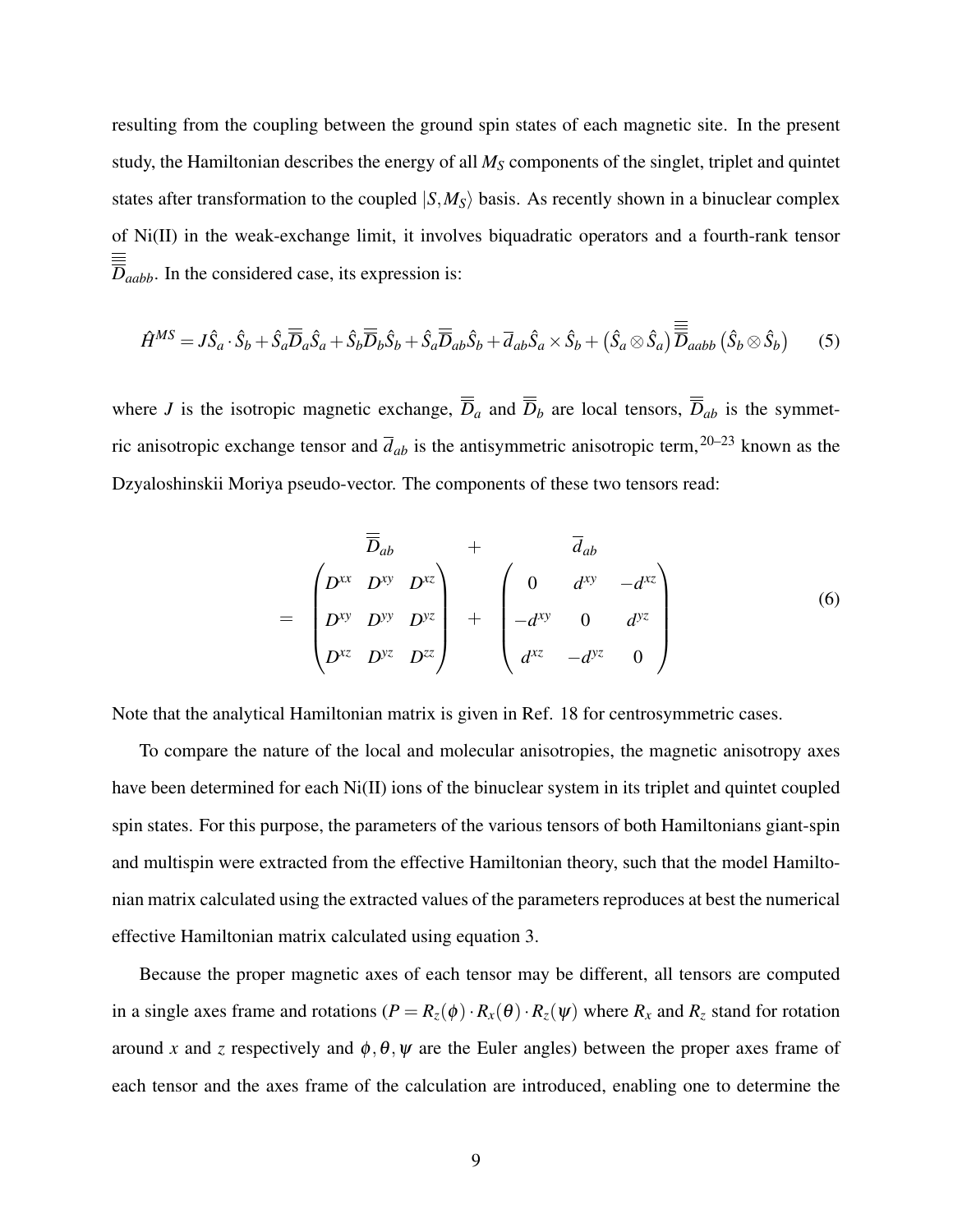axial and rhombic parameters of all magnetic anisotropy tensors. Tables 1 and 2 give the number and nature of the non-zero parameters depending on the symmetry point group for the second-rank tensor  $\overline{D}_{ab}$ , the Dzyaloshinski Moriya vector and the fourth-rank tensor.  $\kappa = \pm 1$  indicates the absence/presence of a symmetry element that interchanges the two magnetic centers. In order to simplify the extraction, we have imposed the following relation:

$$
D^{xxxx} + D^{yyyy} + D^{zzzz} + 2D^{xxyy} + 2D^{xxzz} + 2D^{yyzz} = 0
$$
\n(7)

which has no other effect than ensuring that the anisotropic part of the Hamiltonian is traceless. To further reduce the number of independent variables, we make use of the fact that several matrix elements in the numerical effective Hamiltonian are (nearly) zero, whereas the corresponding elements of the model Hamiltonian is a (sum of) parameter(s). This introduces the following additional relations:

$$
D^{xxxx} = D^{yyy} = 0 \tag{8}
$$

$$
D^{xxyy} = \frac{1}{2}(D^{xxxx} - D^{xyxy})
$$
\n(9)

$$
D^{xzxz} - D^{yzyz} = -D_{ab}^{xx} + D_{ab}^{yy}
$$
\n
$$
(10)
$$

$$
D^{xxzz} - D^{yyzz} = 2D_{ab}^{xx} - 2D_{ab}^{yy} \tag{11}
$$

For all cases studied here, there exists an appropriate axes frame for which the fourth-rank tensor reduces to at most nine independent components when these relations are imposed instead of the 81 possible *a priori*.

## 4 Results and discussion

Geometrical deformations have been applied to the model complexes  $O[Ni(NCH)<sub>4</sub>CN]<sub>2</sub> (M1,$ cases 1, 10, 11, 13 see figure 1) and  $O[Ni(NCH)_4Cl]_2$  (M2, cases 2–9, and 12 see figure 2) to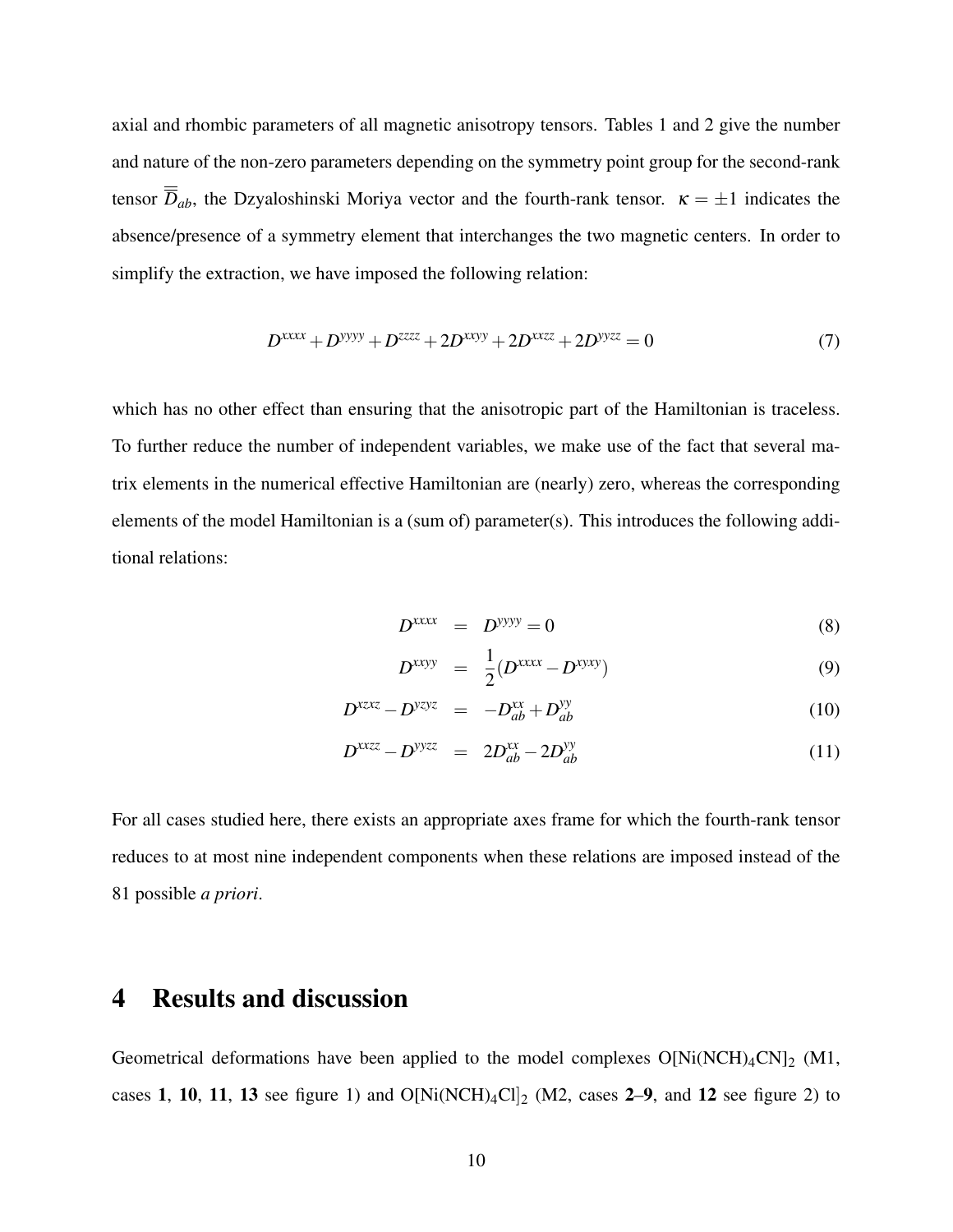| Point group <sup>a</sup>           | $\kappa^{\rm b}$               | Symmetric<br>components | Antisymmetric<br>components | Number of independent<br>components |
|------------------------------------|--------------------------------|-------------------------|-----------------------------|-------------------------------------|
| $C_1$                              | $+1$                           | xx,yy,zz,xy,xz,yz       | xy,xz,yz                    | 9                                   |
| $C_i$                              | $-1$                           | xx,yy,zz,xy,xz,yz       |                             | 6                                   |
| $C_s$ c                            | $-1$                           |                         | xz,yz                       | 6                                   |
|                                    | $+1$                           | xx,yy,zz,xy             | xy                          | 5                                   |
| $C_2$                              | $-1$                           |                         | xz,yz                       | 6                                   |
|                                    | xx,yy,zz,xy<br>$+1$<br>5<br>xy |                         |                             |                                     |
|                                    | $-1$                           | xx,yy,zz                | xy                          | $\overline{4}$                      |
|                                    | $-1$                           |                         | XZ                          | $\overline{4}$                      |
|                                    | $+1$                           | xx,yy,zz                |                             | 3                                   |
| $\frac{D_2}{C_{2v} \frac{d}{dx}}$  | $-1$                           | xx,yy,zz,xy             |                             | 4                                   |
| $D_{2h}$                           | $-1$                           | xx,yy,zz                |                             | 3                                   |
| $D_{2d}$                           | $-1$                           | $xx = yy, zz$           |                             | $\overline{2}$                      |
| $C_n$                              | $+1$                           | $xx = yy, zz$           | xy                          | 3                                   |
| $D_n$                              | $-1$                           | $xx = yy, zz$           | xy                          | 3                                   |
| $C_{nv}$                           | $+1$                           | $xx = yy, zz$           |                             | $\overline{2}$                      |
| $S_n, C_{nh},$<br>$D_{nh}, D_{nd}$ | $-1$                           | $xx = yy, zz$           |                             | $\overline{2}$                      |

Table 1: Non-zero symmetric and antisymmetric components of the second-rank exchange tensor.<sup>45</sup>

<sup>a</sup> The *z*-axis is the highest-order rotation axis

 $b \kappa = -1$  if the magnetic centers are exchanged by a symmetry operation and  $\kappa = +1$  otherwise.

<sup>c</sup> The  $\sigma_h$  plane is the *xy* plane

<sup>d</sup> The two magnetic centers are in the *xz* plane

| Table 2: Non-zero symmetric components of the fourth-rank $D_{aabb}$ tensor. |  |
|------------------------------------------------------------------------------|--|
|                                                                              |  |

|                                            | Symmetric                        | Number of               |  |
|--------------------------------------------|----------------------------------|-------------------------|--|
| Point group <sup>a</sup>                   | components                       | parameters <sup>b</sup> |  |
| $C_2, C_s, C_{2h}$                         | xxxx,yyyy,zzzz,xxyy,xxzz,yyzz    | 14                      |  |
|                                            | & xyxy,xzxz,yyzz,xxxy,yyxy,zzxy  |                         |  |
| $D_2, C_{2v}, D_{2h}$                      | xxxx,yyyy,zzzz,xxyy,xxzz,yyzz    | Q                       |  |
|                                            | & xyxy,xzxz,yyzz                 |                         |  |
| $C_n, C_{nv}, C_{nh}, D_n, D_{nd}, D_{nh}$ | xxxx=yyyy, zzzz, xxyy, xxzz=yyzz |                         |  |
|                                            | & xyxy, xzxz=yzyz                |                         |  |
|                                            |                                  |                         |  |

<sup>a</sup> The *z*-axis is the highest-order rotation axis

<sup>b</sup> Subject to reduction by additional relations (see text)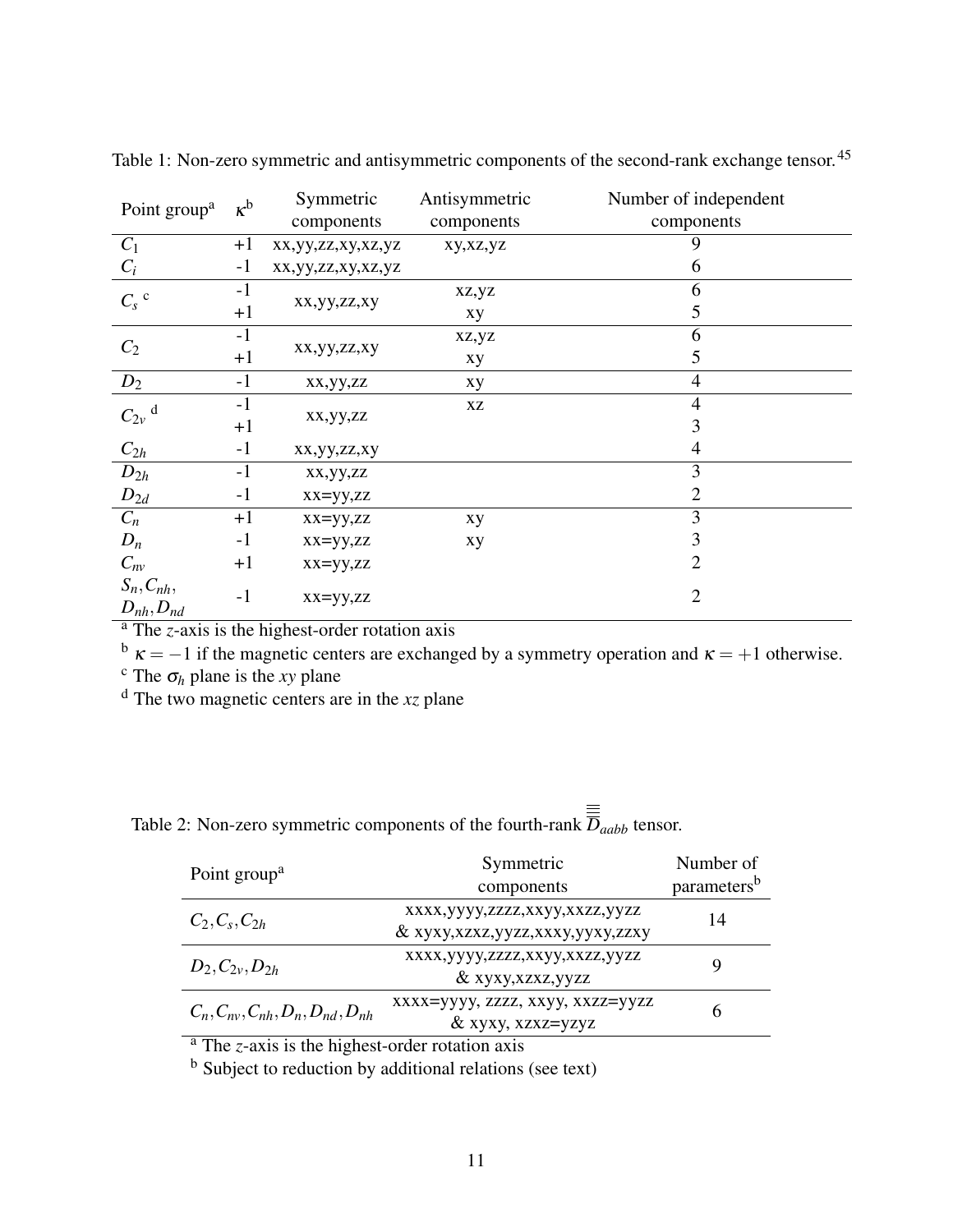

Figure 1: Scheme of the molecular model 1 (M1). Geometrical parameters : distances  $l_{ax} = Ni_a - N_{ax}$ ,  $l_{ay} = Ni_a - N_{ay}$ ,  $l_{bx} = Ni_b - N_{bx}$ ,  $l_{by} = Ni_b - N_{by}$ , angles  $\theta_a = (N_{ax}N_{a},O), \theta_b = (N_{bx}N_{b},O)$ dihedral angles  $\Phi_x = (N_{ax}, Ni_a, Ni_b, N_{bx})$ ,  $\Phi_y = (N_{ay}, Ni_a, Ni_b, N_{by})$ ,  $\Phi_{xy} = (N_{ax}, Ni_a, Ni_b, N_{by})$ 



Figure 2: Scheme of the molecular model 2 (M2). Geometrical parameters : distances  $l_{ax} = Ni_a - N_{ax}$ ,  $l_{ay} = Ni_a - N_{ay}$ ,  $l_{bx} = Ni_b - N_{bx}$ ,  $l_{by} = Ni_b - N_{by}$ , dihedral angles  $\Phi_x = (N_{ax}N_{a}N_{b}N_{bx})$ ,  $\Phi_y = (N_{ax}N_{b}N_{b}N_{b}N_{by})$  $(N_{ay},Ni_a,Ni_b,N_{by}), \Phi_{xy} = (N_{ax},Ni_a,Ni_b,N_{by})$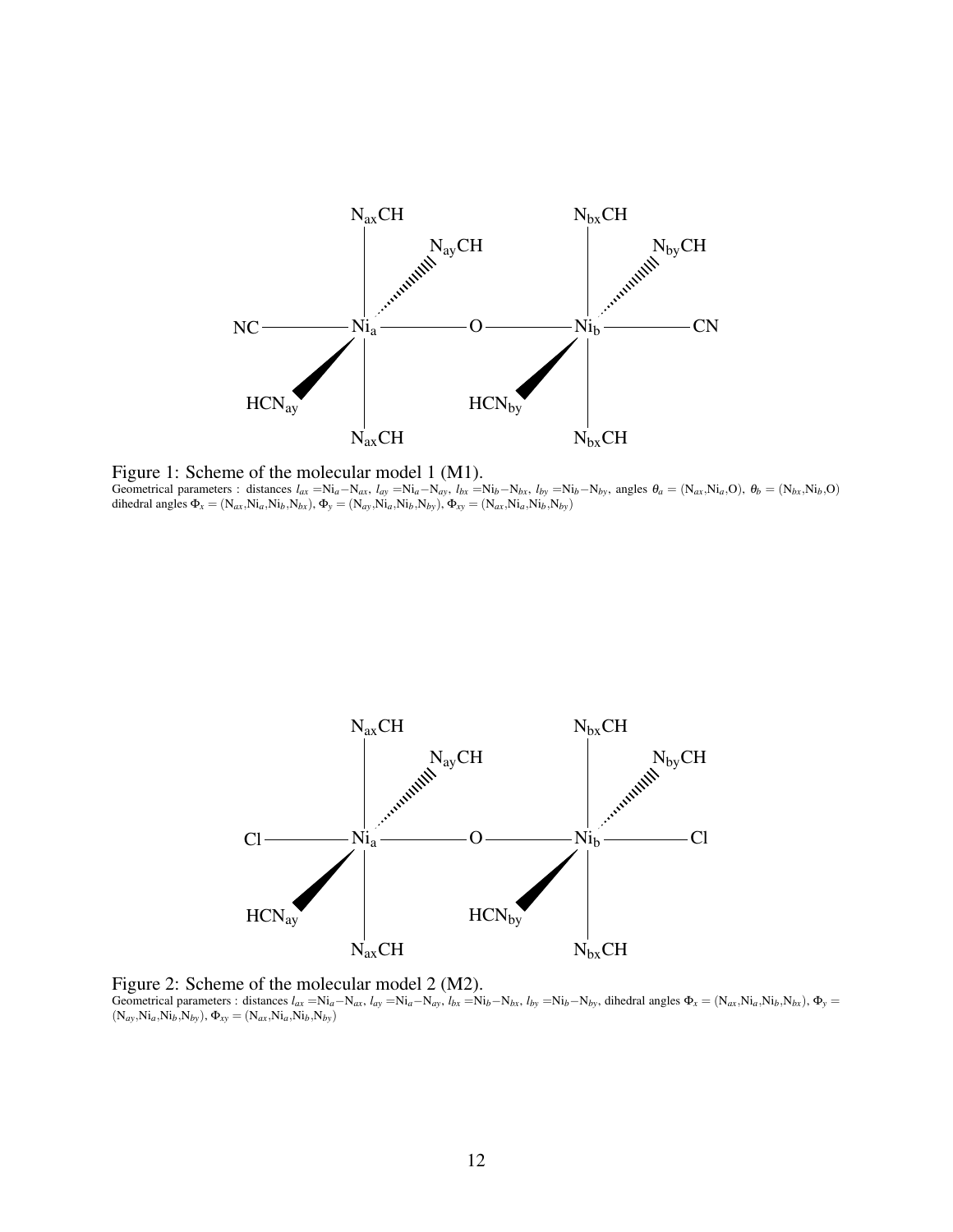

Figure 3: Conventions used to schematize the nature of the magnetic anisotropy and to show the magnetic axes frame of the D-tensors. A prolate ellipsoid indicates an axial anisotropy while an oblate ellipsoid refers to a planar anisotropy. Hard axes and hard planes are represented in black while easy axes and easy planes are in red. In absence of rhombicity only one axis is represented.

| $\operatorname{\mathsf{Model}}\nolimits$<br>Number<br>${\rm SPG}$   | Deformation | $\overline{\overline{D}}_{{\scriptscriptstyle \rm a}}$ and $\overline{\overline{D}}_{{\scriptscriptstyle \rm b}}$ | $\overline{\overline{D}}_{\mathsf{ab}}$ | $\overline{\text{d}}$ | $\overline{\overline{\rm D}}_{\scriptscriptstyle 2}$ | $\overline{\overline{\mathbf{D}}}_1$ |
|---------------------------------------------------------------------|-------------|-------------------------------------------------------------------------------------------------------------------|-----------------------------------------|-----------------------|------------------------------------------------------|--------------------------------------|
| $\mathbf{M}_1$<br>$\mathbf 1$<br>${\cal D}_{4h}$                    | x           |                                                                                                                   |                                         |                       |                                                      |                                      |
| $\begin{matrix} \mathbf{M}_2 \\ \mathbf{2} \\ D_{2h} \end{matrix}$  | x<br>и      |                                                                                                                   |                                         |                       |                                                      |                                      |
| $\begin{array}{c} \mathbf{M}_2 \\ \mathbf{3} \\ D_{2d} \end{array}$ | 키<br>л      | Χ<br>$\mathsf{Z}$                                                                                                 |                                         |                       |                                                      |                                      |
| $\mathbf{M}_2$<br>$\frac{4}{C_I}$                                   |             |                                                                                                                   |                                         |                       |                                                      |                                      |

Figure 4: Ellipsoids representing the axial or planar anisotropy and magnetic anisotropy axes of the various local and molecular anisotropy tensors for different geometries in which local axial anisotropies have been imposed. The compound number and the model compound (either M1 or M2) are indicated in the left column.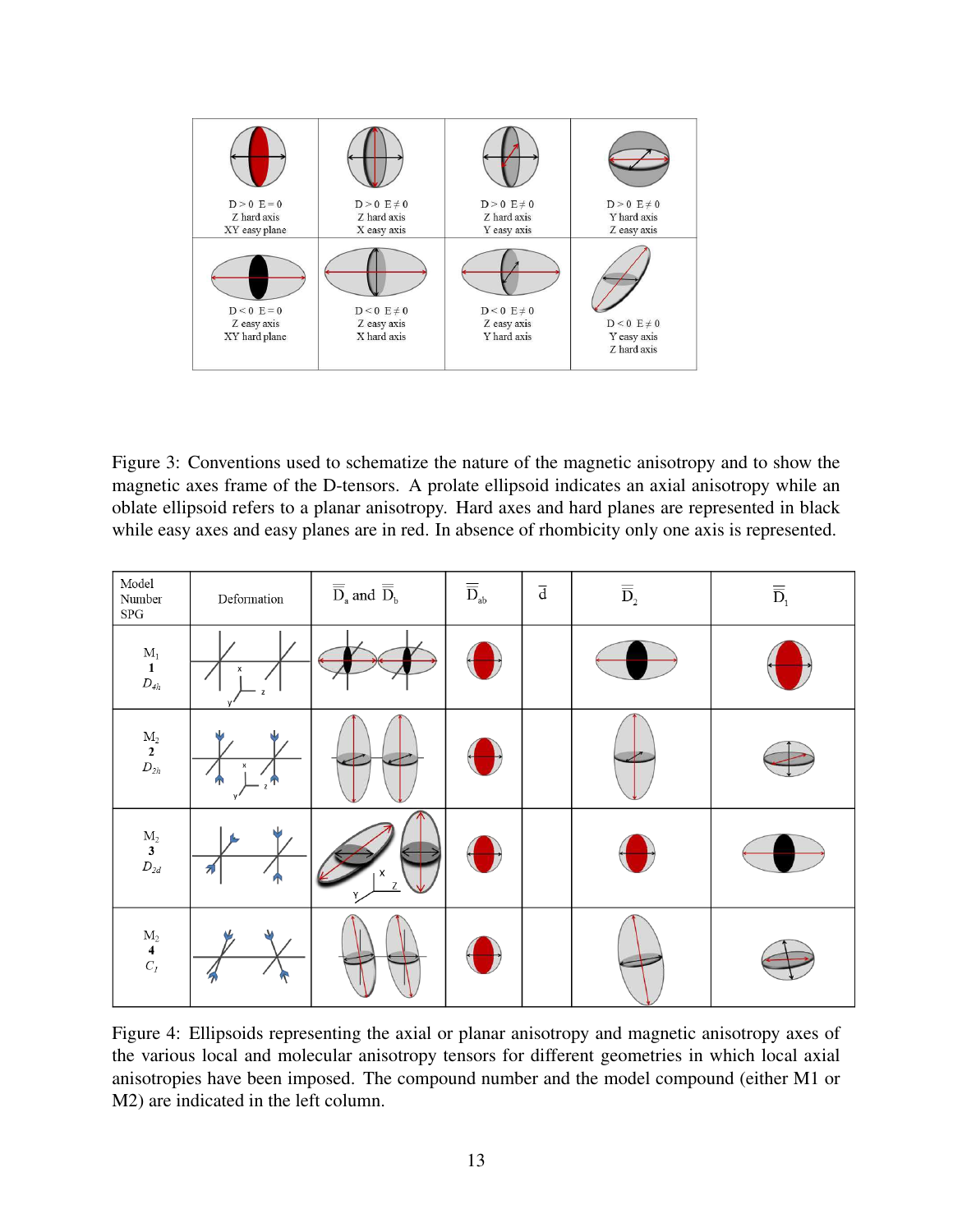

Figure 5: Ellipsoids representing the axial or planar anisotropy and magnetic anisotropy axes of the various local and molecular anisotropy tensors for different geometries in which local planar anisotropies have been imposed. The compound number and the model compound (either M1 or M2) are indicated in the left column.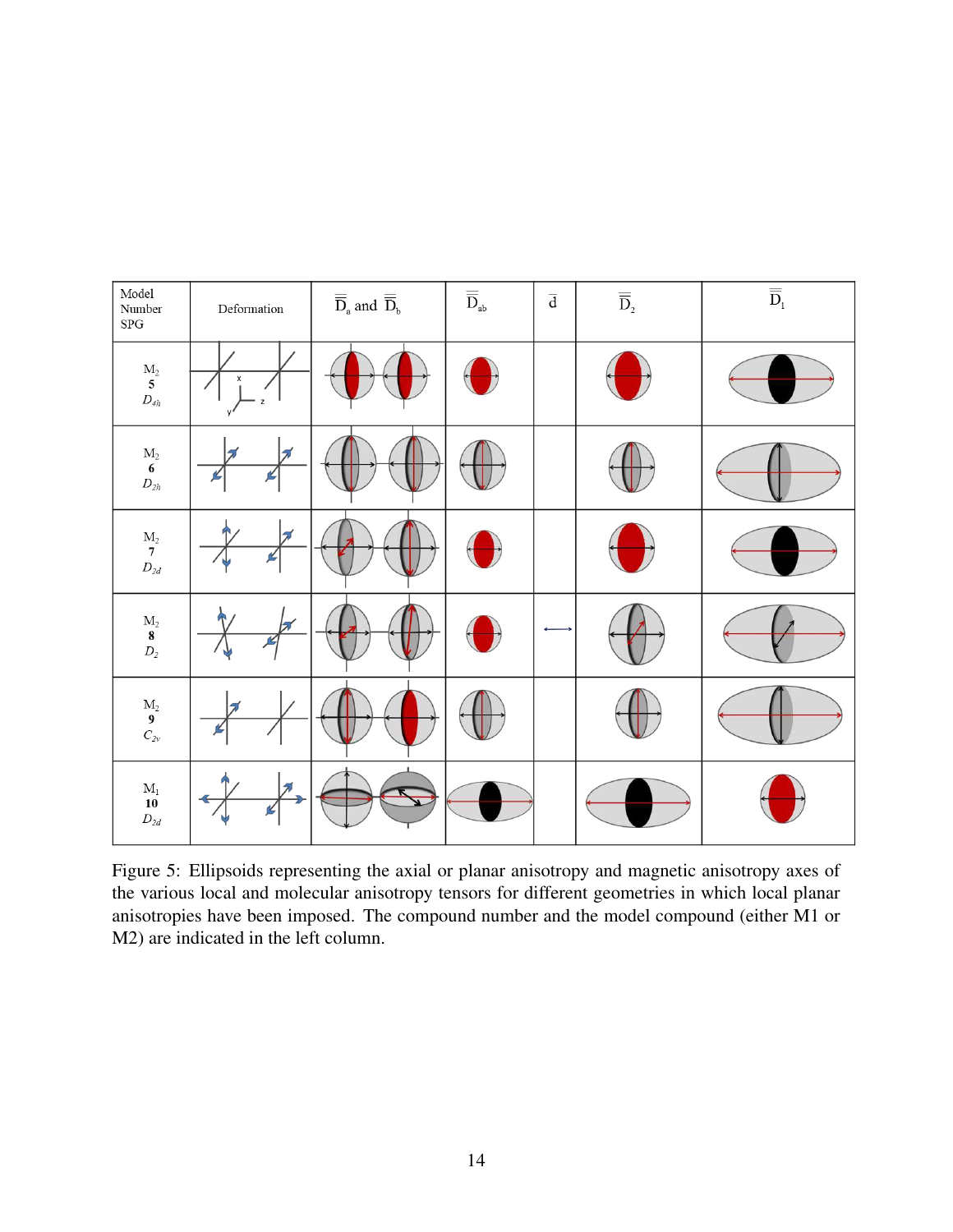| Model<br>Number<br>${\rm SPG}$                                       | Deformation  | $\overline{\overline{\rm{D}}}_{\rm{a}}$ and $\overline{\overline{\rm{D}}}_{\rm{b}}$ | $\overline{\overline{D}}_{\text{ab}}$ | $\overline{d}$ | $\overline{\overline{\rm D}}_{\scriptscriptstyle 2}$ | $\overline{\overline{D}}$ |  |
|----------------------------------------------------------------------|--------------|-------------------------------------------------------------------------------------|---------------------------------------|----------------|------------------------------------------------------|---------------------------|--|
| $\mathbf{M}_1$<br>$\prod_{C_{4v}}$                                   | $\leftarrow$ |                                                                                     |                                       |                |                                                      |                           |  |
| $\begin{array}{c} \mathbf{M}_1 \\ \mathbf{12} \\ C_{2v} \end{array}$ |              |                                                                                     |                                       |                |                                                      |                           |  |
| $\begin{array}{c} \mathbf{M}_2 \\ \mathbf{13} \\ C_{2v} \end{array}$ |              |                                                                                     |                                       |                |                                                      |                           |  |

Figure 6: Ellipsoids representing the axial or planar anisotropy and magnetic anisotropy axes of the various local and molecular anisotropy tensors for different geometries in which both an axial and a planar local anisotropies have been imposed. The compound number and the model compound (either M1 or M2) are indicated in the left column.

tune the characteristics of the local and molecular anisotropies (see figures 3, 4, 5 and table 4). The stronger field exerted by the CN<sup>−</sup> ligand makes it possible to study some extra combinations of local anisotropies that are not easily realized in the other complex, as specified below. Both model complexes show strong antiferromagnetic isotropic coupling and have an  $S = 0$  ground state.

For each structure, the parameters of three different models were extracted: (i) The local ZFS parameters  $D_a^{loc}, E_a^{loc}, D_b^{loc}$ *b* ,*E loc*  $b^{loc}$ ; (ii) the giant-spin Hamiltonian parameters  $D_2$ ,  $E_2$  for the quintet and  $D_1$ ,  $E_1$  for the triplet spin manifolds; and (iii) all the parameters of the multispin Hamiltonian. The values are listed in table 3. The proper magnetic axes of all the tensors have been extracted and are represented in figures 4 (both centers with axial local anisotropy), 5 (both centers with planar local anisotropy) and 6 (for axial and planar local anisotropies). These figures report pictures of the applied deformations and of the resulting anisotropy ellipsoids that provide a visualization of the nature of the magnetic anisotropies (both local and molecular for the quintet and triplet states); the direction of the Dzyaloshinskii Moriya vector is also indicated when it is not zero. Note that the conventions used to represent the anisotropy in figures 4, 5 and 6 are given in figure 3.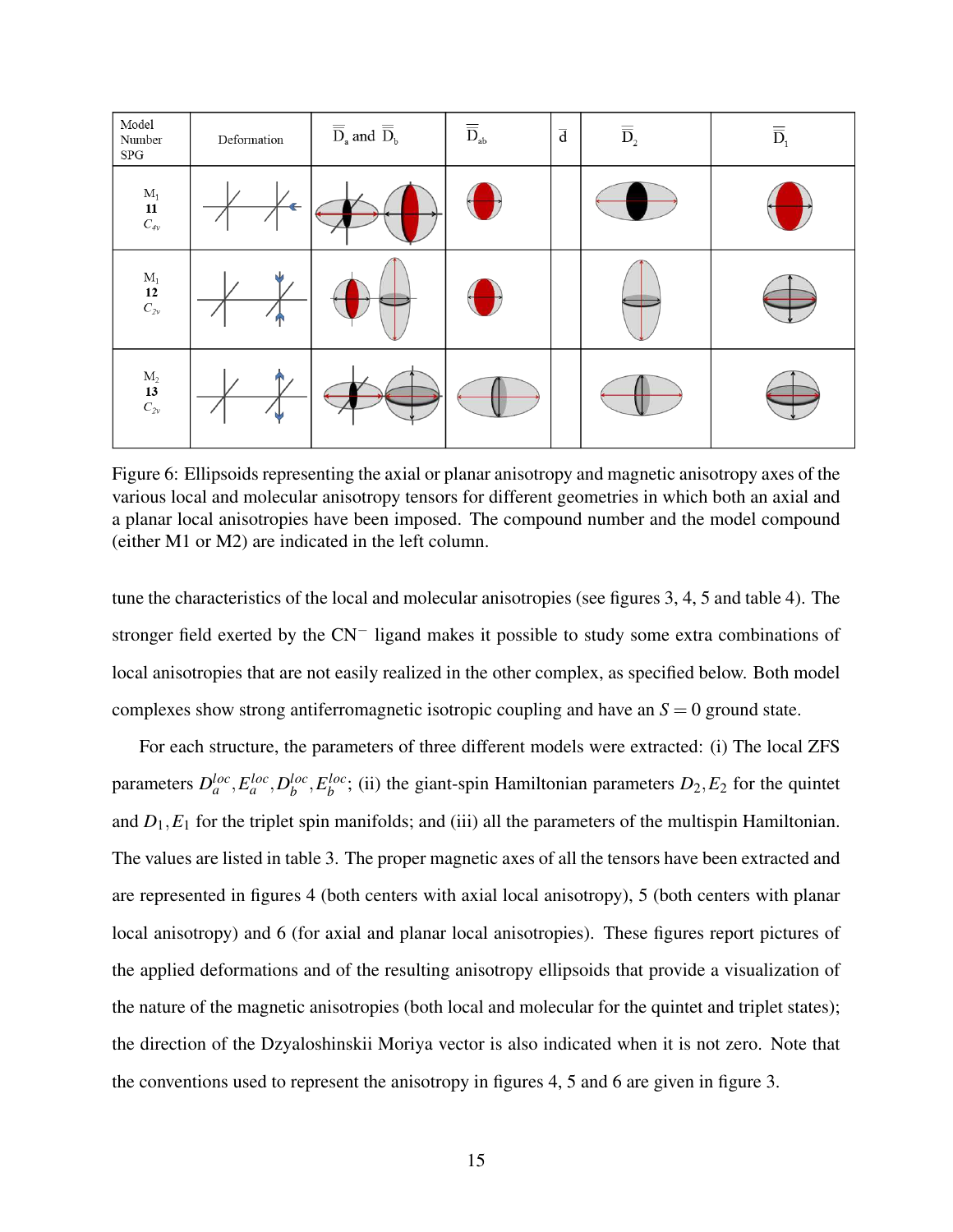Compression, stretching and angular distortion generate local anisotropies with peculiar and different features. The  $D_{4h}$  geometry (5) of O[Ni(NCH)<sub>4</sub>Cl]<sub>2</sub> is such that Z is a hard axis of magnetization for both centers and they do not exhibit any local rhombicity. In the  $D_{2h}$  structures (6 and 2) the bonds have been stretched or compressed in a single direction to generate either two parallel easy planes (table 5) or two collinear easy axes (table 4) of magnetization. In the  $D_{2d}$ structures  $(7 \text{ and } 3)$ , the deformations are applied to different axes  $(X \text{ and } Y)$  such that the easy planes or the easy axes are orthogonal. Angular distortions (of 10 degrees on each sites) have been applied to both  $D_{2h}$  geometries to generate the  $D_2$  structure in which the local easy planes (8) are no longer parallel. The  $C_{2v}$  (9) geometry illustrates the cases of two local planar anisotropies, where only one of them is rhombic. In the  $C_{2\nu}$  (12) geometry, one center has a planar anisotropy while the other has an axial anisotropy and the easy axis is parallel to the easy plane. Finally, in the  $C_1$  structure (4) the two local anisotropies are axial; one of the easy axes is in the  $(XY)$  plane and the other in the (XZ) plane.

The ligand CN<sup>−</sup> produces a stronger ligand field which permits to study other combinations of local anisotropies. In the  $D_{4h}$  structure (1) of  $O[Ni(NCH)_4CN]_2$ , the local axial anisotropies share the same easy axis Z. The  $C_{4v}$  structure (11) has one axial local anisotropy with the easy axis Z and a local planar anisotropy with the easy plane  $(XY)$ . In the  $C_{2v}$  structure (13), one center has an axial anisotropy with the easy axis Z while the other has a planar anisotropy with the easy plane (YZ).

From the comparison of the values of the different local and molecular anisotropy parameters, a series of conclusions can be extracted, which will be discussed below in a point-by-point fashion.

• The magnetic axes frames and local anisotropy parameters extracted from the calculations performed with one or two active magnetic centers are very similar, showing the transferability of these parameters from the "embedded" monomer to the dimer. The small discrepancies are due to the bias introduced in the calculations of the local tensors by the arbitrarily imposed closed-shell character of the inactive Ni(II) center. The values of the local anisotropy parameters that should be considered as the most precise are those extracted from the calcu-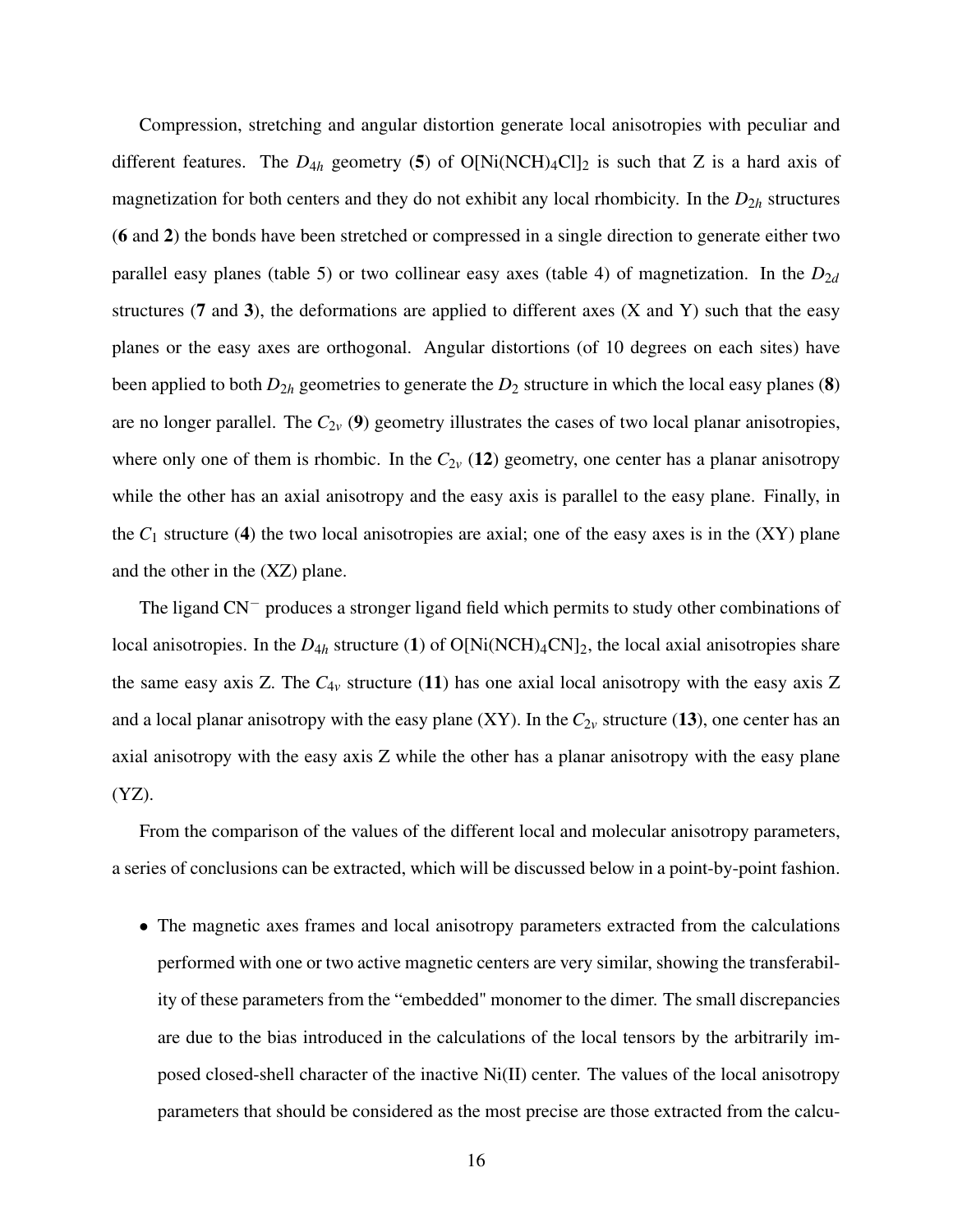| Cases                                          | $\mathbf{1}$   | $\overline{2}$ | $\overline{\mathbf{3}}$ | $\overline{\mathbf{4}}$ | 5                | 6        | $\overline{7}$   | 8                | 9          | 10               | 11               | 12             | 13       |
|------------------------------------------------|----------------|----------------|-------------------------|-------------------------|------------------|----------|------------------|------------------|------------|------------------|------------------|----------------|----------|
| <b>SPG</b>                                     | $D_{4h}$       | $D_{2h}$       | $D_{2d}$                | $C_1$                   | $D_{4h}$         | $D_{2h}$ | $D_{2d}$         | $D_2$            | $C_{2\nu}$ | $D_{2d}$         | $C_{4v}$         | $C_{2v}$       | $C_{2v}$ |
| $D_a^{loc}$                                    | $-3.1$         | $-21.9$        | $-19.4$                 | $-22.5$                 | 10.0             | 9.9      | 10.0             | 8.5              | 9.9        | 15.0             | $-4.3$           | 2.2            | $-3.8$   |
| $\overline{D^{loc}}$                           | $-3.1$         | $-21.9$        | $-19.4$                 | $-24.4$                 | 10.0             | 9.9      | 10.0             | 8.5              | 9.6        | 15.0             | 2.1              | $-21.7$        | 5.4      |
| $E_a^{loc}$                                    | $\theta$       | 3.7            | 2.8                     | 0.6                     | $\mathbf{0}$     | 1.6      | 1.5              | 1.8              | 1.5        | 1.3              | $\overline{0}$   | 0.1            | 1.1      |
| $E_b^{loc}$                                    | $\overline{0}$ | 3.7            | 2.8                     | 0.1                     | $\boldsymbol{0}$ | 1.6      | 1.5              | 1.8              | 0.0        | 1.3              | $\boldsymbol{0}$ | 2.6            | 0.0      |
| $D_2$                                          | $-2.4$         | $-6.7$         | 2.5                     | $-6.6$                  | 2.5              | 2.5      | 2.5              | 1.6              | 2.5        | $-2.2$           | $-1.5$           | $-3.6$         | $-2.5$   |
| $E_2$                                          | $\overline{0}$ | 0.7            | $\overline{0}$          | 0.6                     | $\boldsymbol{0}$ | 0.5      | $\overline{0}$   | 0.2              | 0.2        | $\boldsymbol{0}$ | $\boldsymbol{0}$ | 0.2            | 0.3      |
| $D_1$                                          | 7.6            | 19.2           | $-6.9$                  | 18.6                    | $-6.6$           | $-6.7$   | $-6.6$           | $-3.7$           | $-6.7$     | 9.7              | 5.2              | 8.6            | 8.0      |
| $E_1$                                          | $\theta$       | 2.3            | $\overline{0}$          | 2.4                     | $\mathbf{0}$     | 1.4      | $\boldsymbol{0}$ | 0.5              | 0.7        | $\overline{0}$   | $\boldsymbol{0}$ | 1.4            | 0.9      |
| $\boldsymbol{J}$                               | 38.9           | 50.3           | 49.7                    | 49.8                    | 40.9             | 41.1     | 41.1             | 41.0             | 41.8       | 30.6             | 40.3             | 38.6           | 37.2     |
| $D_a$                                          | $-2.2$         | $-21.1$        | $-21.9$                 | $-20.7$                 | 10.9             | 12.0     | 12.1             | 9.3              | 12.0       | 16.6             | $-3.6$           | 4.6            | $-2.1$   |
| $D_b$                                          | $-2.2$         | $-21.1$        | $-21.9$                 | $-21.3$                 | 10.9             | 12.0     | 12.1             | 9.3              | 12.0       | 16.6             | 1.1              | $-20.3$        | 4.2      |
| $E_a$                                          | $\overline{0}$ | 0.4            | 0.3                     | 0.6                     | $\overline{0}$   | 1.4      | 1.4              | 1.4              | 1.4        | 3.1              | $\theta$         | 0.0            | 0.0      |
| $E_b$                                          | $\overline{0}$ | 0.4            | 0.3                     | 0.1                     | $\overline{0}$   | 1.4      | 1.4              | 1.4              | 0.0        | 3.1              | $\overline{0}$   | 0.9            | 0.5      |
| $D_{ab}$                                       | 0.3            | 0.3            | 0.3                     | 0.3                     | 0.4              | 5.2      | 0.4              | 0.4              | 5.1        | $-4.7$           | 0.3              | 0.3            | $-4.7$   |
| $E_{ab}$                                       | $\overline{0}$ | 0.0            | $\overline{0}$          | 0.0                     | $\theta$         | 0.9      | $\overline{0}$   | $0.0\,$          | 0.5        | $\overline{0}$   | $\theta$         | 0.0            | 0.6      |
| $D_{zzzz}$                                     | $-4.9$         | $-4.0$         | $-5.4$                  | $-3.6$                  | $-3.8$           | $-4.8$   | $-4.9$           | $-4.9$           | $-4.9$     | 5.5              | $-3.6$           | $-3.0$         | $-5.4$   |
| $D_{xxzz}$                                     | $\theta$       | $\overline{0}$ | $\boldsymbol{0}$        | $\boldsymbol{0}$        | $\overline{0}$   | $-1.3$   | $\overline{0}$   | $\boldsymbol{0}$ | $-2.2$     | 3.3              | $\boldsymbol{0}$ | $\overline{0}$ | 2.2      |
| $D_{yyzz}$                                     | $\overline{0}$ | $\overline{0}$ | $\boldsymbol{0}$        | $\overline{0}$          | $\theta$         | $-5.0$   | $\overline{0}$   | $\boldsymbol{0}$ | $-4.1$     | 3.3              | $\theta$         | $\overline{0}$ | 4.7      |
| $D_{x\underline{x}\underline{y}\underline{y}}$ | 2.5            | 2.0            | 2.7                     | 1.8                     | 1.9              | 8.7      | 2.4              | 2.4              | 8.7        | $-9.4$           | 1.8              | 1.5            | $-4.2$   |
| $D_{xyxy}$                                     | $-1.2$         | $-1.0$         | $-1.4$                  | $-0.9$                  | $-0.9$           | $-4.4$   | $-1.2$           | $-1.2$           | 4.4        | 4.7              | $-0.9$           | $-0.7$         | 2.1      |
| $D_{xzxz}$                                     | $-1.3$         | $-1.1$         | $-1.4$                  | $-1.3$                  | $\theta$         | $-0.6$   | $-1.2$           | $-1.3$           | $-0.1$     | $-0.3$           | $-0.9$           | $-0.8$         | $-2.4$   |
| $D_{yzyz}$                                     | $-1.3$         | $-1.0$         | $-1.4$                  | $-1.3$                  | $\overline{0}$   | 1.3      | $-1.2$           | $-1.3$           | 0.8        | $-0.3$           | $-0.9$           | $-0.8$         | $-3.6$   |

Table 3: Values of extracted parameters in  $cm^{-1}$ . The values of the local tensors components marked with a superindex "loc" have been extracted from calculations performed with a single magnetic active center. Note that '0' is used for terms that are strictly zero for symmetry reasons, while '0.0' indicates that the extracted value of the parameter is smaller than  $0.05 \text{ cm}^{-1}$ .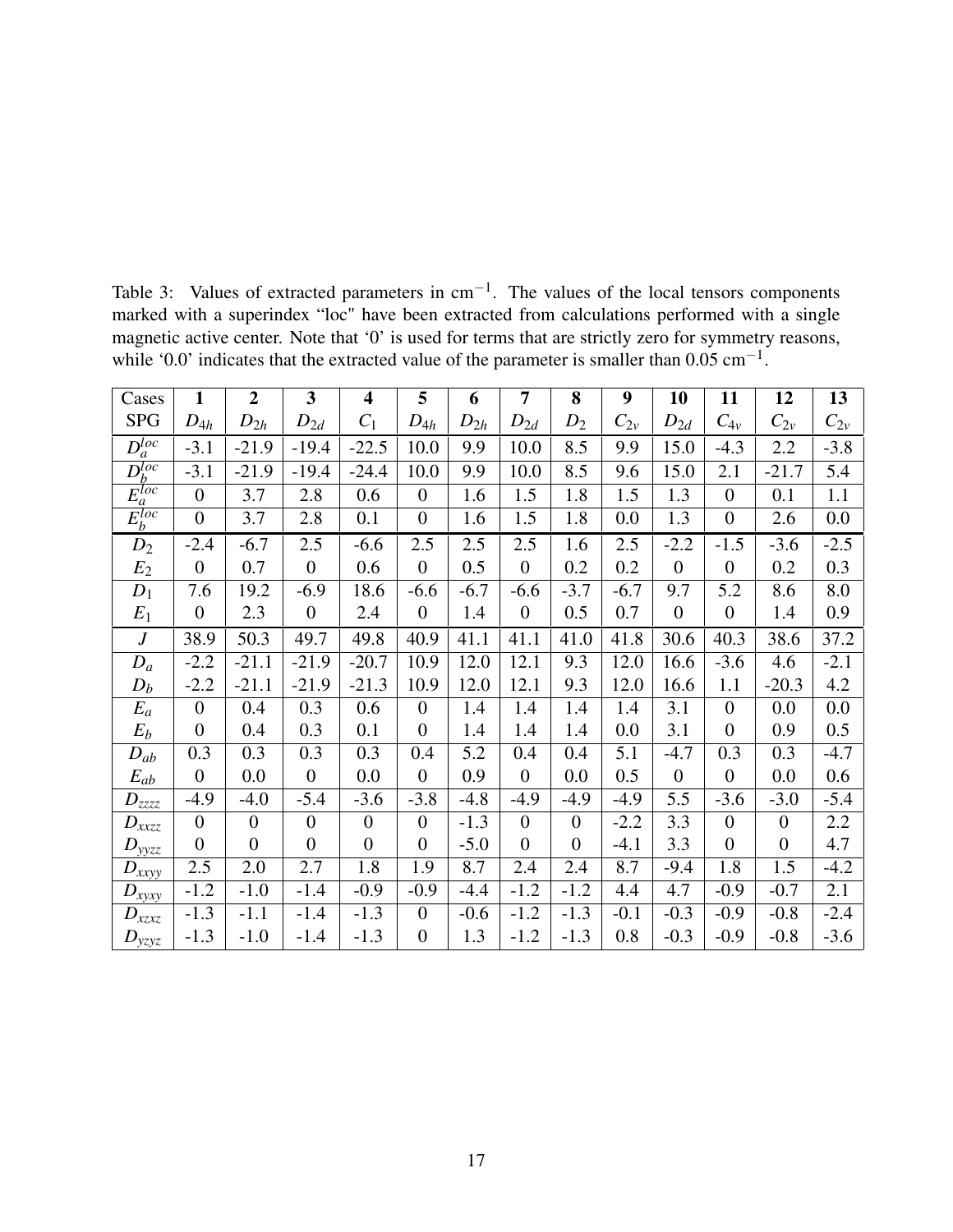lations in which the two magnetic centers are active.

- The values of *Dab* and *Eab* (anisotropic exchange parameters) are very small and slightly more important when the local anisotropy is planar than for axial local anisotropy. The anisotropy of the interaction between the two anisotropic centers originates essentially in the fourth-rank tensor components. The planar nature of the anisotropy caused by  $\overline{D}_{ab}$  appears to be almost unaffected by the distortions in the considered systems, except for cases 10 and 13.
- The giant-spin second-rank tensors  $\overline{D}_1$  and  $\overline{D}_2$  exhibit opposite anisotropic characteristics, the axes and planes of easy and hard magnetization are systematically opposite. For simplicity, only the values and features of  $\overline{\overline{D}}_2$  will be commented in the subsequent points. One may also note that the absolute values of the anisotropy parameters are larger in the triplet  $(\overline{\overline{D}}_1)$  than in the quintet  $(\overline{\overline{D}}_2)$ , as already explained by Boča.<sup>22</sup> Due to the presence of the fourth-rank tensor in the model Hamiltonian considered in this work, and in some cases due to the mismatch between the local tensor anisotropy axes, the relations between the tensors found in this study are different than those proposed earlier.<sup>22</sup>
- As expected, stretching and compression induce opposite local anisotropy behavior with planar and axial anisotropy, respectively. This results in positive and negative  $D_2$  values.
- The Dzyaloshinskii-Moriya vector is either very small or strictly zero by symmetry. Among the considered cases, non-zero values were only found for the  $C_{2v}$  and  $C_1$  symmetry point groups. Since the obtained values were lower than  $0.05 \text{ cm}^{-1}$ , they have not been reported here.
- When both local anisotropies are axial (see figure 4), the nature of the anisotropy of the quintet is usually axial except when the two local axes are orthogonal (case 3). The easy axis always bisects the two local easy axes (and is therefore parallel or collinear –*i.e.* parallel and having a common point– with the local axes when these ones are already parallel or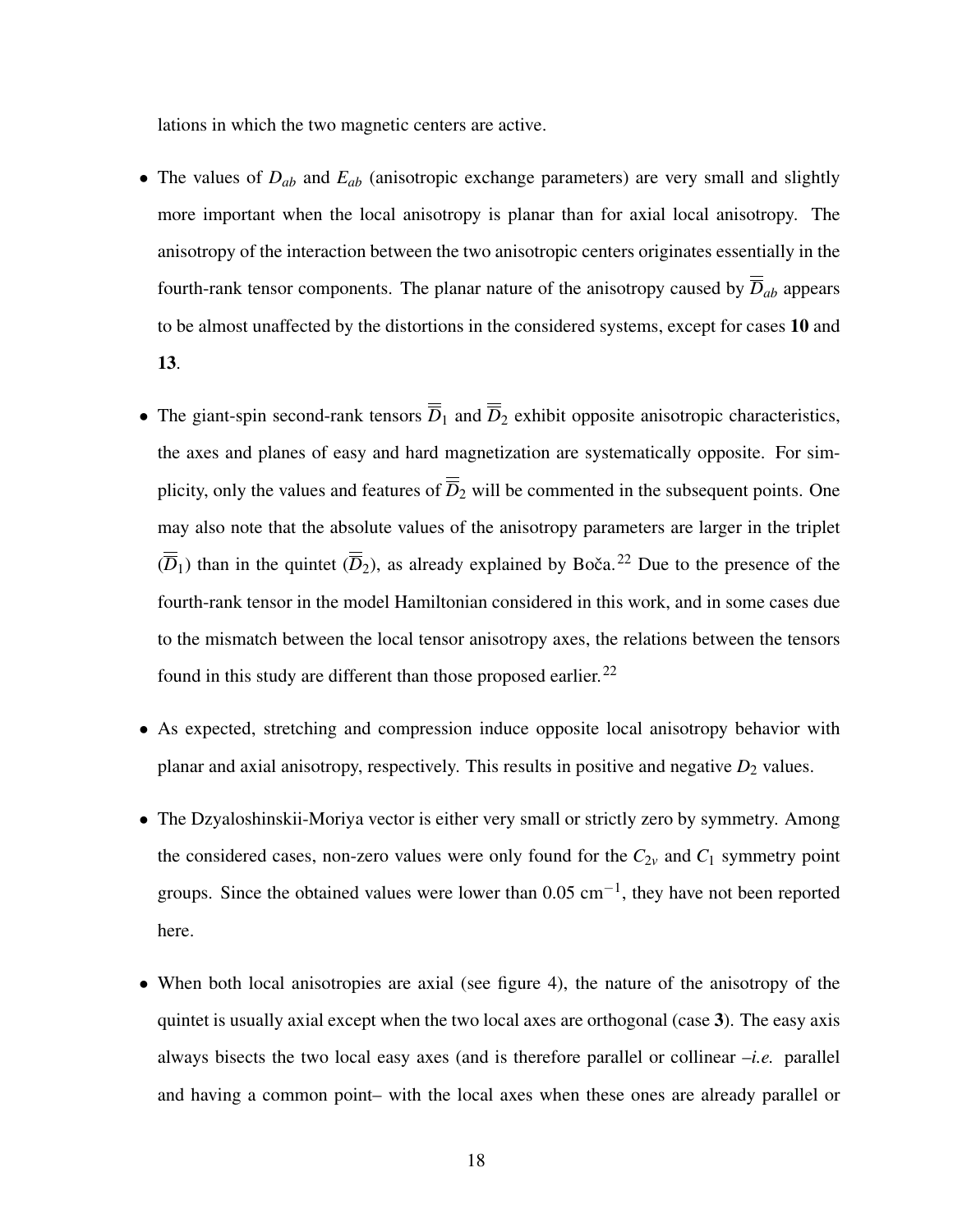collinear). One should note that the values of the molecular anisotropy parameters are usually drastically reduced in comparison to the local ones. The most interesting situation (case 1) occurs when the local axes are collinear, as expected. One should note that in such a case the absence of local rhombicity is maintained in the molecular magnetic anisotropy of the complex and that there is a (small) synergistic effect: the overall magnetic axial parameter value for the high-spin block is -2.4 cm<sup>-1</sup> while the local ones are -2.2 cm<sup>-1</sup>.

- When both local anisotropies are planar (see figure 5), the molecular magnetic anisotropy is usually planar and here again the values of the anisotropic parameters are smaller than the local ones. Introducing local rhombicity may actually be interesting for tuning the nature of the overall anisotropy of the complex. Indeed, if the local planes are parallel and the local easy axes are perpendicular, the overall magnetic anisotropy does not exhibit any rhombicity (case 7). When the local easy axes have an angle, the resulting easy axis bisects the two local ones (cases 6 and 8). The most interesting situation occurs when the local easy planes are orthogonal and the local easy axes are collinear, since it is possible to generate a purely axial anisotropy (negative axial parameter and no rhombicity).
- When the nature of the local anisotropies is different (one axial and one planar, cases 11-13) see figure 6), it is possible to generate an axial molecular magnetic anisotropy independent of the orientation of the local easy axis and plane (cases 11 and 12). Two interesting situations should be noted, i) the absence of local rhombicities (case 11) leads to the absence of rhombic molecular magnetic anisotropy, and ii) a synergistic effect occurs when the local easy axes are collinear as in case 13, where the local axial parameter  $D_a$  is -2.1 cm<sup>-1</sup> while the overall axial parameter  $D_2$  is -2.5 cm<sup>-1</sup>.

# 5 Summary and perspectives

This work is a follow-up of previous theoretical studies in which it was shown that both the commonly applied giant-spin and multispin Hamiltonians are not appropriate for the description of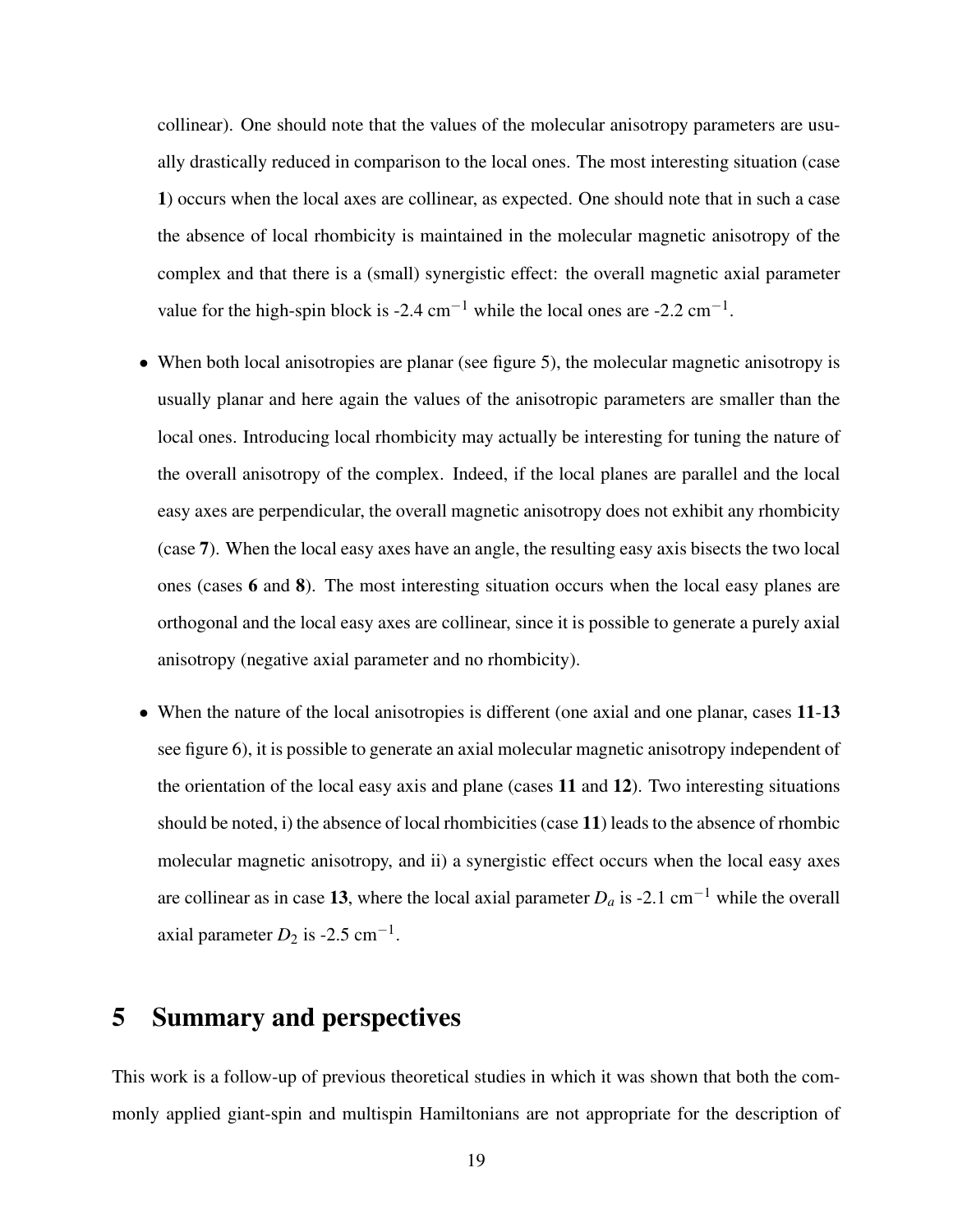the anisotropy of binuclear complexes, in particular in the weak-exchange limit.<sup>18,19</sup> Because the values of the numerous parameters of the multispin Hamiltonian involving the fourth-rank tensor components could not be extracted up to now,  $18$  a method of extraction that makes use of the effective Hamiltonian theory has been implemented here and successfully applied to complexes exhibiting different local anisotropies. Rules to predict vanishing values of symmetric and antisymmetric second-rank exchange tensors and symmetric fourth-rank symmetric tensors were presented, illustrated (see figures 4, 5 and 6) and tested on model molecules.

Several conclusions can be drawn from this work. Among the most important ones, one should mention that the anisotropy of the interactions between the two magnetic centers is essentially caused by the symmetric fourth-rank tensor while the second-rank exchange tensor components are almost always negligible. As a consequence, the relations between the molecular anisotropy of the complex and the local ones are no more quantitatively valid. Nevertheless, from a qualitative point of view the nature of the overall magnetic anisotropy can be anticipated from the local anisotropy, except when the complex belongs to the weak-exchange regime. One should also note that the Dzyaloshinskii-Moriya term is very small in the considered cases and that non zero values were only obtained for symmetry point groups lower than  $C_{2v}$ . Obtaining larger antisymmetric terms would require other deformations, such as changing the  $(Ni_a, O, Ni_b)$  angle away from 180<sup>°</sup>.

Combinations of local anisotropies were found to show synergistic effects (increased axiality of the molecular magnetic anisotropy in comparison to the local ones) in three cases. The first one occurs when two local axial anisotropies with collinear local easy axes are combined. The molecular axial anisotropy is larger than the sum of the local anisotropies. This is in line with the results of experimentalists working in the domain of polynuclear single molecule or single chain magnets for instance.<sup>46</sup> The second case of synergy is observed when two local planar, rhombic anisotropies are combined, leading to a purely axial (no rhombicity) molecular anisotropy when the local easy axes are collinear and the local easy planes are perpendicular. Finally, axial and planar local anisotropies may lead to an axial molecular anisotropy and a synergy occurs when the local easy axis of one center is in the local easy plane of the other center.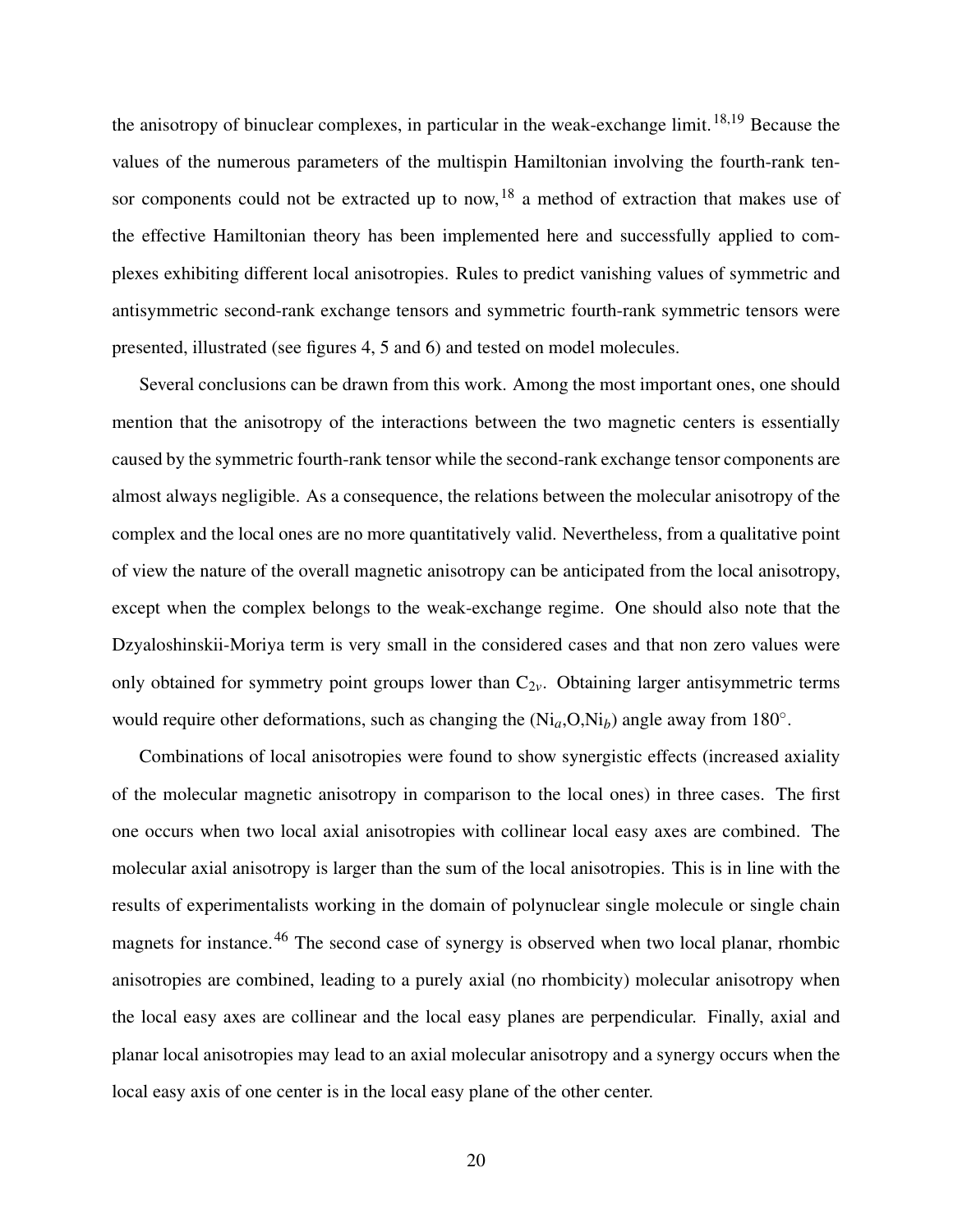To the best of our knowledge, values of the multispin parameters are extremely difficult to extract from experiment. In this respect, a theoretical approach that provides both qualitative and quantitative information concerning magnetic anisotropy appears as an interesting mean to help synthetic chemists to control and improve this property. Forthcoming papers will be devoted to the application of the here-presented method of extraction to existing, synthesized compounds.

#### Acknowledgment

Financial support has been provided by the Spanish administration (Project CTQ2011-23140), and the Generalitat de Catalunya (Project 2009SGR462 and *Xarxa d'R+D+I en Química Teòrica i Computacional*, XRQTC). This work was supported by the French Centre National de la Recherche Scientifique (CNRS), by the Université de Toulouse and by the Agence Nationale de la Recherche (ANR) (Project TEMAMA ANR-09-BLAN-0195-01).

#### References

- (1) Sessoli, R.; Tsai, H. L.; Schake, A. R.; Wang, S.; Vincent, J. B.; Folting, K.; Gatteschi, D.; Christou, G.; Hendrickson, D. N. *J. Am. Chem. Soc.* 1993, *115*, 1804–1816.
- (2) Sessoli, R.; Gatteschi, D.; Caneschi, M. A., A. Novak *Nature* 1993, *365*, 141–143.
- (3) Gatteschi, D.; Sessoli, R.; Villain, J. *Molecular Nanomagnets*; Oxford University Press, 2006.
- (4) Milios, C. J.; Vinslava, A.; Wernsdorfer, W.; Moggach, S.; Parsons, S.; Perlepes, S. P.; Christou, G.; Brechin, E. K. *J. Am. Chem. Soc.* 2007, *129*, 2754–2755.
- (5) Yoshihara, D.; Karasawa, S.; Koga, N. *J. Am. Chem. Soc.* 2008, *130*, 10460–10461.
- (6) Mannini, M.; Pineider, F.; Sainctavit, P.; Danieli, C.; Otero, E.; Sciancalepore, C.; Talarico, A.; Arrio, M.-A.; Cornia, A.; Gatteschi, D.; Sessoli, R. *Nat Mater.* 2009, *8*, 194–197.
- (7) Leuenberger, M. N.; Loss, D. *Nature* 2001, *410*, 789–793.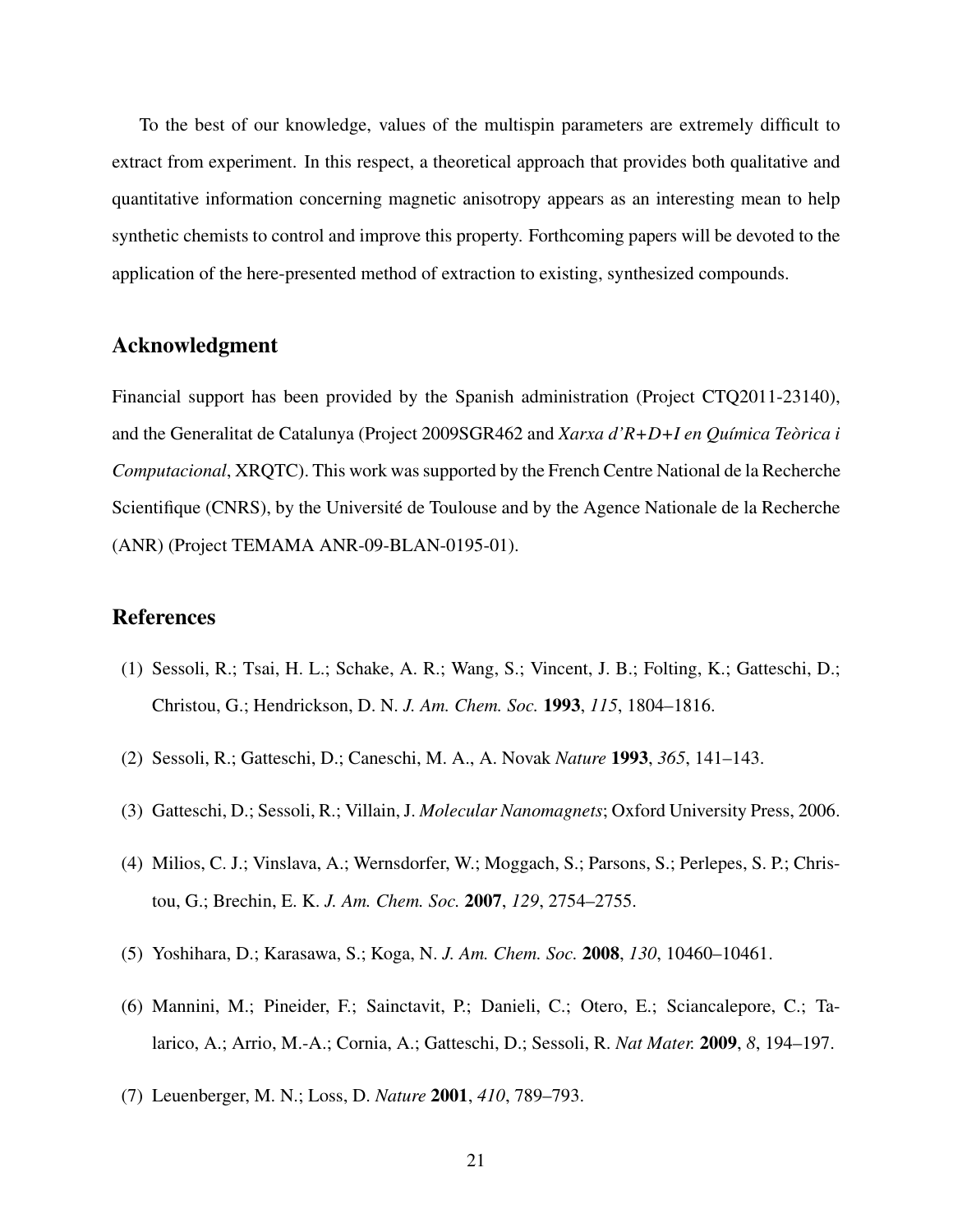- (8) Ardavan, A.; Rival, O.; Morton, J. J. L.; Blundell, S. J.; Tyryshkin, A. M.; Timco, G. A.; Winpenny, R. E. P. *Phys. Rev. Lett.* 2007, *98*, 057201.
- (9) Stamp, P. C. E.; Gaita-Arino, A. *J. Mater. Chem.* 2009, *19*, 1718–1730.
- (10) Chibotaru, L. F.; Ungur, L. *J. Chem. Phys.* 2012, *137*, 064112.
- (11) Zadrozny, J. M.; Liu, J.; Piro, N. A.; Chang, C. J.; Hill, S.; Long, J. R. *Chem. Commun.* 2012, *48*, 3927–3929.
- (12) Cirera, J.; Ruiz, E.; Alvarez, S.; Neese, F.; Kortus, J. *Chem. Eur. J.* 2009, *15*, 4078–4087.
- (13) Maurice, R.; de Graaf, C.; Guihéry, N. *J. Chem. Phys.* 2010, *133*, 084307.
- (14) Atanasov, M.; Ganyushin, D.; Pantazis, D. A.; Sivalingam, K.; Neese, F. *Inorg. Chem.* 2011, *50*, 7460–7477.
- (15) McGarvey, B.; Telser, J. *Inorg. Chem.* 2012, *51*, 6000–6010.
- (16) Ruamps, R.; Maurice, R.; Batchelor, L. J.; Boggio-Pasqua, M.; Guillot, R.; Barra, A.-L.; Liu, J.; Bendeif, E.-E.; Pillet, S.; Hill, S.; Mallah, T.; Guihéry, N. *J. Am. Chem. Soc.* 2013, *135*, 3017–3026.
- (17) Gomez-Coca, S.; Cremades, E.; Aliaga-Alcalde, N.; Ruiz, E. *J. Am. Chem. Soc* 2013, *135*, 7010–7018.
- (18) Maurice, R.; Guihéry, N.; Bastardis, R.; de Graaf, C. *J. Chem. Theory Comput.* 2010, *6*, 55–65.
- (19) Maurice, R.; de Graaf, C.; Guihéry, N. *Phys. Rev. B* 2010, *81*, 214427.
- (20) Kahn, O. *Molecular Magnetism*; VCH Publishers, 1993.
- (21) Boča, R. *Theoretical foundations of molecular magnetism*; Elsevier: Amsterdam, 1999.
- (22) Boca, R. ˇ *Coord. Chem. Rev.* 2004, *248*, 757–815.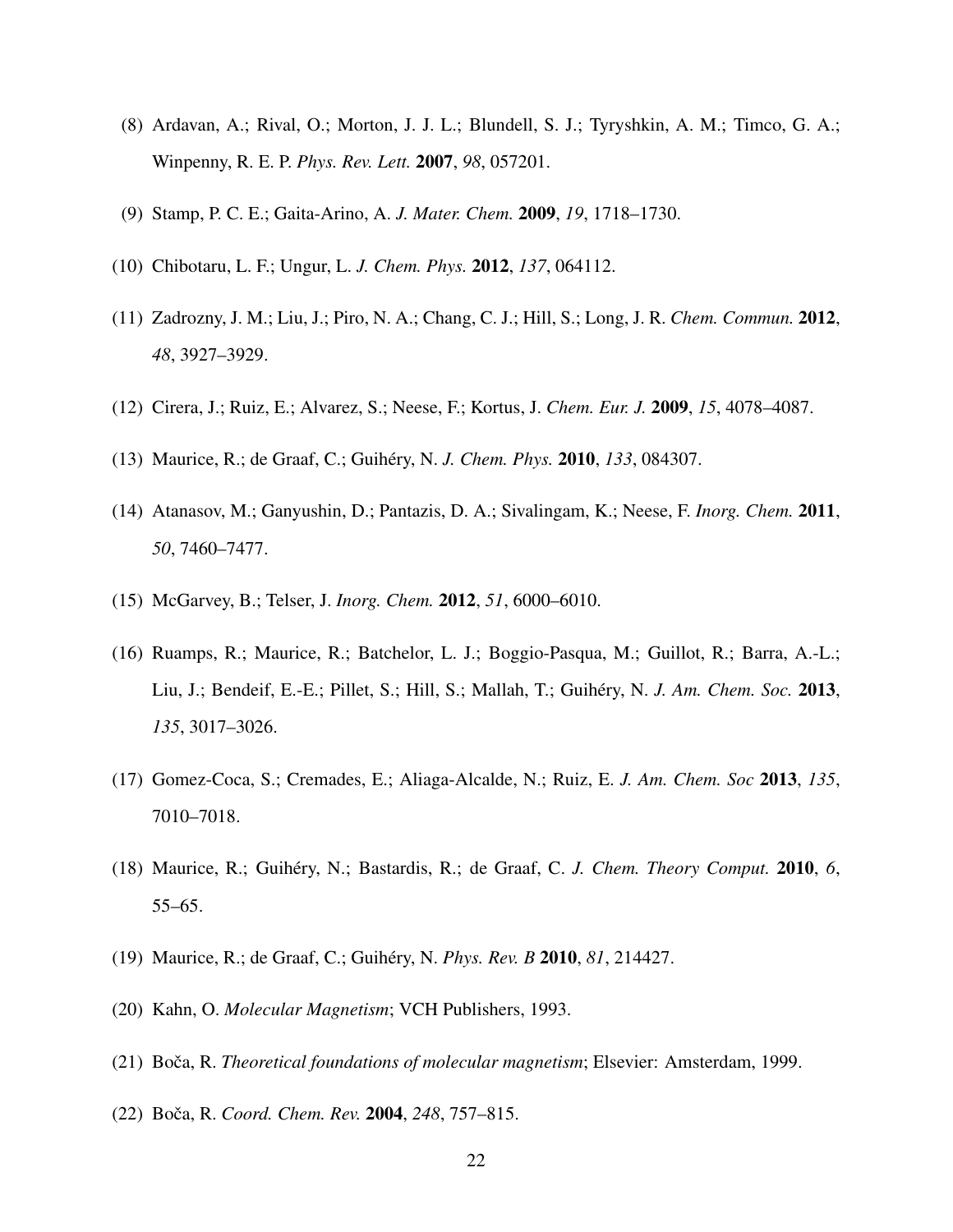- (23) Boca, R.; Herchel, R. ˇ *Coord. Chem. Rev.* 2010, *254*, 2973–3025.
- (24) Calzado, C. J.; Cabrero, J.; Malrieu, J.-P.; Caballol, R. *J. Chem. Phys.* 2002, *116*, 2728–2747.
- (25) Calzado, C. J.; Cabrero, J.; Malrieu, J.-P.; Caballol, R. *J. Chem. Phys.* 2002, *116*, 3985–4000.
- (26) Bastardis, R.; Guihéry, N.; de Graaf, C. *J. Chem. Phys.* 2008, *129*, 104102.
- (27) Malrieu, J.-P.; Caballol, R.; Calzado, C. J.; de Graaf, C.; Guihéry, N. *Chem. Rev.* 2014, *114*, 429–492.
- (28) Maurice, R.; Bastardis, R.; de Graaf, C.; Suaud, N.; Mallah, T.; Guihéry, N. *J. Chem. Theory Comput.* 2009, *5*, 2977–2984.
- (29) Maurice, R.; Pradipto, A. M.; Guihéry, N.; Broer, R.; de Graaf, C. *J. Chem. Theory Comput.* 2010, *6*, 3092–3101.
- (30) Ruamps, R.; Batchelor, L. J.; Maurice, R.; Gogoi, N.; Jiménez-Lozano, P.; Guihéry, N.; de Graaf, C.; Barra, A.-L.; Sutter, J.-P.; Mallah, T. *Chem. Eur. J.* 2013, *19*, 950–956.
- (31) Maurice, R.; Verma, P.; Zadrozny, J. M.; Luo, S.; Borycz, J.; Long, J. R.; Truhlar, D. G.; Gagliardi, L. *Inorg. Chem.* 2013, *52*, 9379–9389.
- (32) Bloch, C. *Nucl. Phys.* 1958, *6*, 329–347.
- (33) des Cloizeaux, J. *Nucl. Phys.* 1960, *20*, 321–346.
- (34) Malmqvist, P.-Å.; Roos, B. O.; Schimmelpfennig, B. *Chem. Phys. Lett.* 2002, *357*, 230–240.
- (35) Roos, B. O.; Malmqvist, P.-Å. *Phys. Chem. Chem. Phys.* 2004, *6*, 2919–2927.
- (36) Karlström, G.; Lindh, R.; Malmqvist, P.-Å.; Roos, B. O.; Ryde, U.; Veryazov, V.; Widmark, P.-O.; Cossi, M.; Schimmelpfennig, B.; Neogrady, P.; Seijo, L. *Comput. Mater. Sci.* 2003, *28*, 222–239.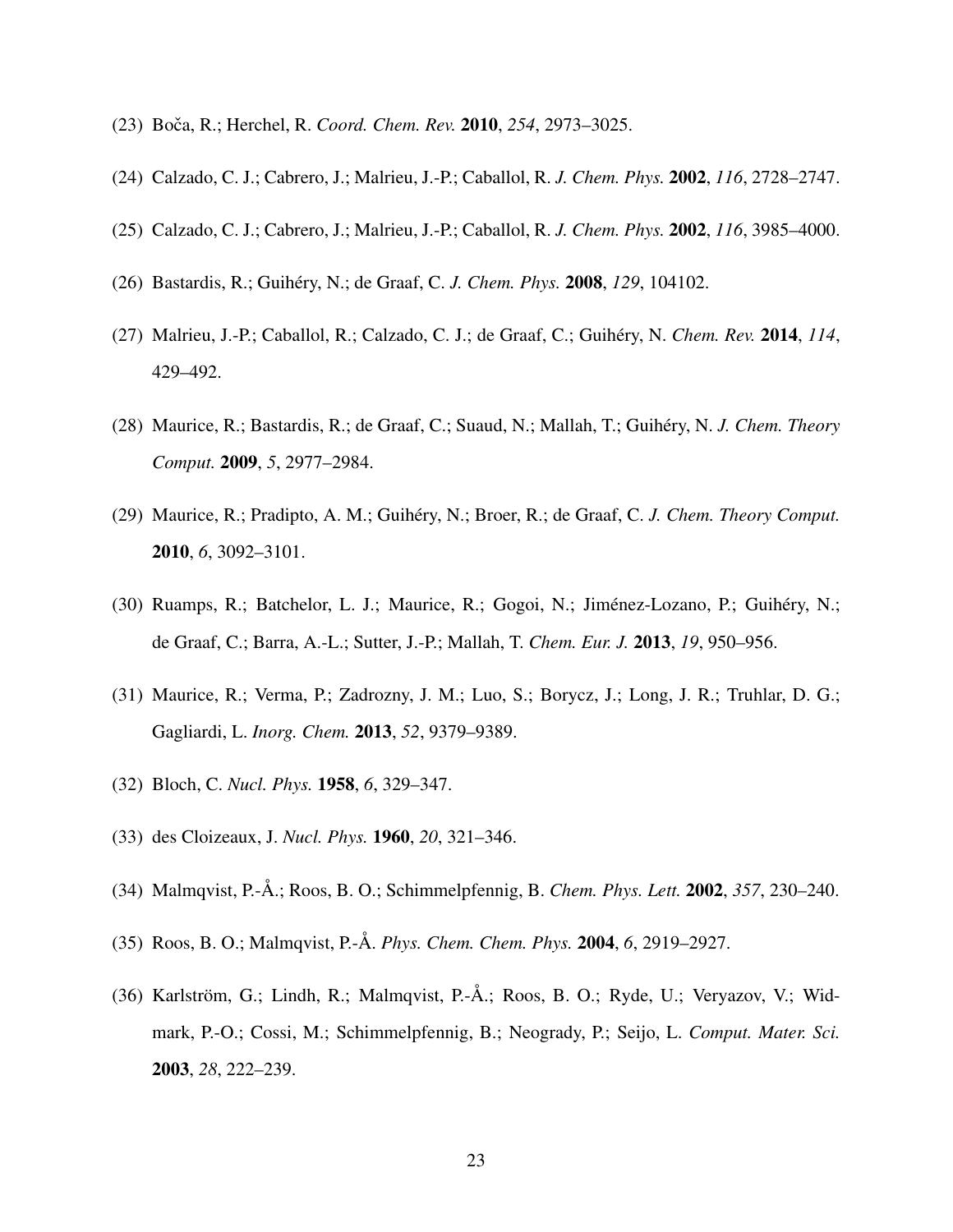- (37) Aquilante, F.; De Vico, L.; Ferré, N.; Ghigo, G.; Malmqvist, P.-A.; Neogrády, P.; Pedersen, T. B.; Pitonák, M.; Reiher, M.; Roos, B. O.; Serrano-Andrés, L.; Urban, M.; Veryazov, V.; Lindh, R. *J. Comp. Chem.* 2010, *31*, 224–247.
- (38) Roos, B. O.; Lindh, R.; Malmqvist, P.-Å.; Veryazov, V.; Widmark, P.-O. *J. Phys. Chem. A* 2004, *108*, 2851–2858.
- (39) Roos, B. O.; Lindh, R.; Malmqvist, P.-Å.; Veryazov, V.; Widmark, P.-O. *J. Phys. Chem. A* 2005, *109*, 6575–6579.
- (40) Gatteschi, D.; Sessoli, R. *Angew. Chem. Int. Ed.* 2003, *42*, 268–297.
- (41) Barra, A. L.; Gatteschi, D.; ; Sessoli, R. *Phys. Rev. B* 1997, *56*, 8192–8198.
- (42) Hill, S.; Perenboom, J. A. A. J.; Dalal, N. S.; Hathaway, T.; Stalcup, T.; Brooks, J. S. *Phys. Rev. Lett.* 1998, *80*, 2453–2456.
- (43) Wilson, A.; Lawrence, J.; Yang, E.-C.; Nakano, M.; Hendrickson, D. N.; Hill, S. *Phys. Rev. B* 2006, *74*, 140403.
- (44) Abragam, A.; Bleaney, B. *Electron paramagnetic resonance of transition ions*; Dover Publications: Dover, New York, 1986.
- (45) Buckingham, A. D.; Pyykko, P.; Robert, J. B.; Wiesenfeld, L. *Mol. Phys.* 1982, *46*, 177–182.
- (46) Gogoi, N.; Thlijeni, M.; Duhayon, C.; Sutter, J.-P. *Inorg. Chem.* 2013, *52*, 2283–2285.